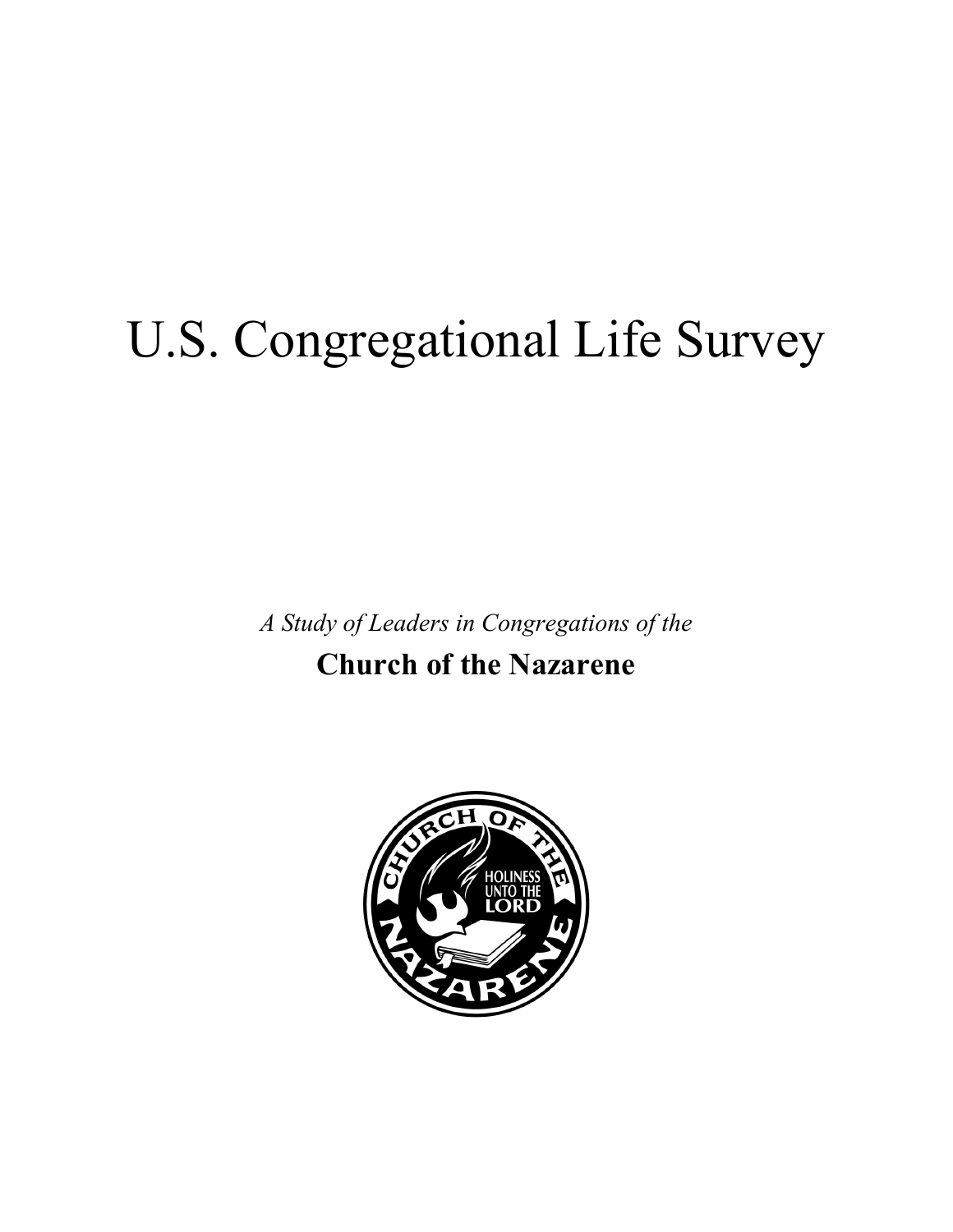# **U. S. CONGREGATIONAL LIFE SURVEY Leader Survey**

# **Church of the Nazarene**

# **Your Congregation**

- 1. What is the full name of your congregation?
- 2. What is your congregation's denominational affiliation if any?
- 3. What is the street address and telephone number of this congregation?

# **Your Faith Background**

- 4. What was your denomination growing up, if any, before you were 12 years old?
	-
	-
	-
	-
	- 3.8% Wesleyan Church 1.0% Episcopal 2.9% Brethren 1.0% Free Meth
	-
	-
	-
	- 1.9% Church of Christ Holiness 1.0% Pentecostal
	-
- 47.6% Nazarene 1.0% Anderson Church of God 13.3% None 1.0% Assemblies of God
- 7.6% Baptist 1.0% Christian & Missionary Alliance
- 5.7% Methodist 1.0% Church of God Holiness
	-
	- 1.0% Free Methodist of North America
- 2.9% Lutheran 1.0% Friends-Quakers
- 2.9% Presbyterian 1.0% Independent Fundamental
	-
- 1.9% Roman Catholic Church 1.0% United Church of Christ
- 5. Which of the following describes the church attendance of your *father* before you were 12 years old? 11.3% Occasional (two or three times a year)
	- 7.5% About once per month
	- 57.5% Weekly attendance
	- 19.8% Did not attend
	- 3.8% Not applicable
- 6. Which of the following describes the church attendance of your *mother* before you were 12 years old? 9.3% Occasional (two or three times a year)
	- 5.6% About once per month
	- 71.0% Weekly attendance
	- 14.0% Did not attend
		- .0% Not applicable
- 7. How would you best describe *your* church attendance at age 16?
	- 7.5% Occasional (two or three times a year)
	- 7.5% About once per month
	- 75.7% Weekly attendance
	- 9.3% Did not attend

*Percentage totals throughout this report may not equal precisely 100% due to rounding* 

*The U.S. Congregational Life Survey, supported by the Lilly Endowment Inc., the Louisville Institute, and the Research Services office of the Presbyterian Church (U.S.A.) was conducted in April and May of 2001. Deborah Bruce, Cynthia Woolever, and Keith Wulff directed this survey of more than 2,000 congregations and 300,000 worshipers in the United States. Richard Houseal directed the study in the Church of the Nazarene where more than 107 congregations and 6,000 worshipers participated. This report summarizes responses from the 107 Nazarene congregational leaders who completed the Leader Survey.*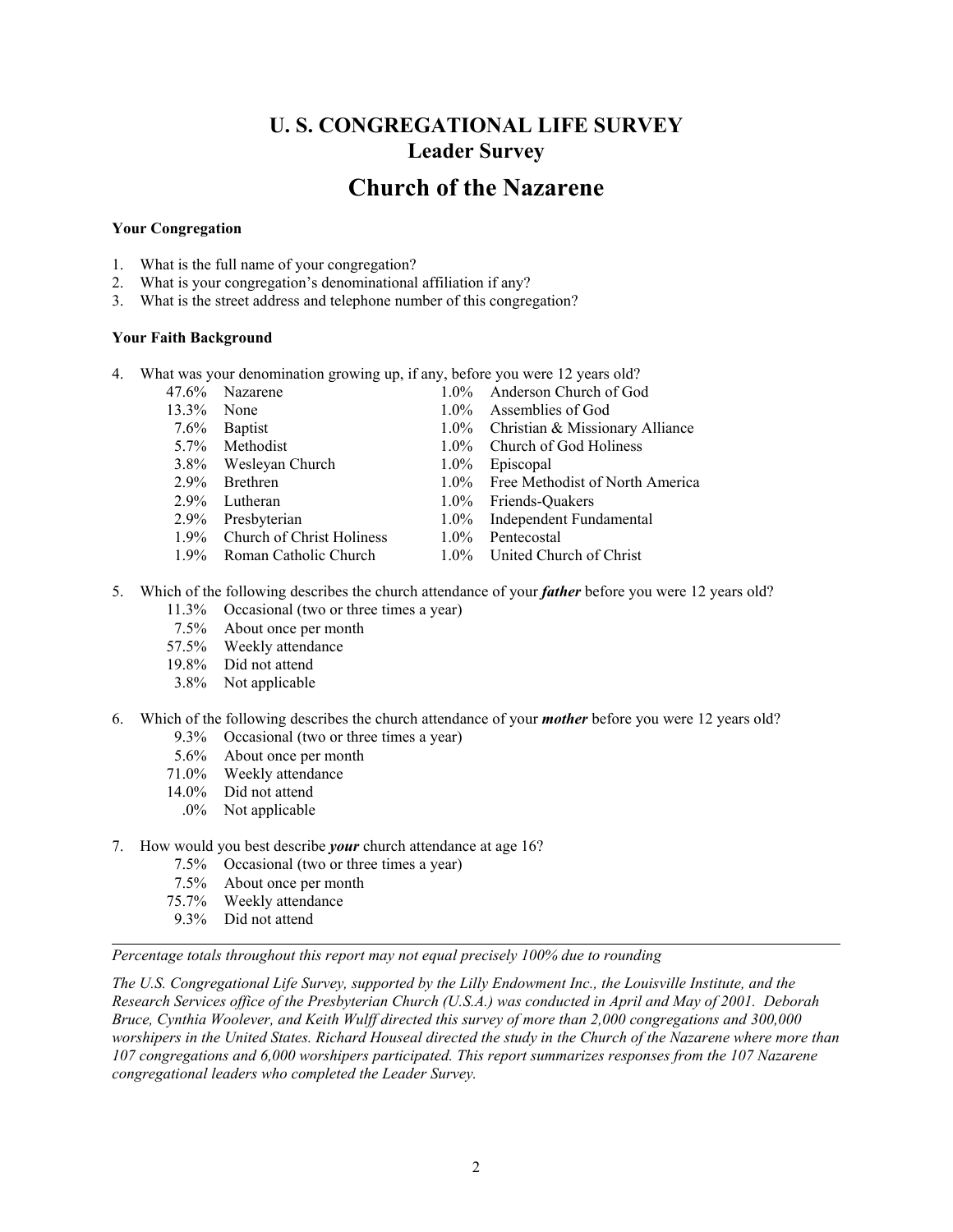- 8. Were you involved in church-based youth activities *at age 16?* 
	- 49.1% Yes, I was involved
	- 31.1% Yes, and I had a leadership role
	- 19.8% No
- 9. What is your *present* denomination, if any? 100.0% Nazarene
- 10. Which statement comes closest to your view of the Bible? (Mark *one* only.)
	- 31.1% The Bible is the word of God, to be taken literally word for word
	- 57.5% The Bible is the word of God, to be interpreted in the light of its historical and cultural context
	- 11.3% The Bible is the word of God, to be interpreted in the light of its historical context and the Church's teachings
		- .0% The Bible is not the word of God, but contains God's word to us
		- .0% The Bible is not the word of God but is a valuable book
		- .0% The Bible is an ancient book with little value today
		- .0% Don't know
- 11. Do you agree or disagree with this statement: "All the different religions are equally good ways of helping a person find ultimate truth"?
	- .0% Strongly agree
	- .9% Agree
	- .0% Neutral or unsure
	- 15.9% Disagree
	- 83.2% Strongly disagree
- 12. *For Catholics only; others skip to Q13.* When it comes to your approach to religious faith, as distinct from your denominational affiliation, would you say that you are a conservative, moderate, or progressive Catholic, or do none of these describe you?
- 13. *For Protestants only; others skip to Q14.* When it comes to your approach to faith, as distinct from your denominational affiliation, would you say that you are a pentecostal, fundamentalist, evangelical, mainline, or liberal Protestant, or do none of these describe you?
	- .9% Pentecostal
	- 1.9% Fundamentalist
	- 80.2% Evangelical
	- 3.8% Mainline
	- .0% Liberal
	- .0% None
	- 13.2% Other

# **Your Background in Ministry**

- 14. Are you ordained?
	- 90.7% Yes 9.3% No
- 15. At what age did you first seriously consider that you were called to become an ordained minister or priest'? Mean = 18.6 years (Standard Deviation =  $7.7$ ) Median = 18 years (Minimum = 4; Maximum = 40)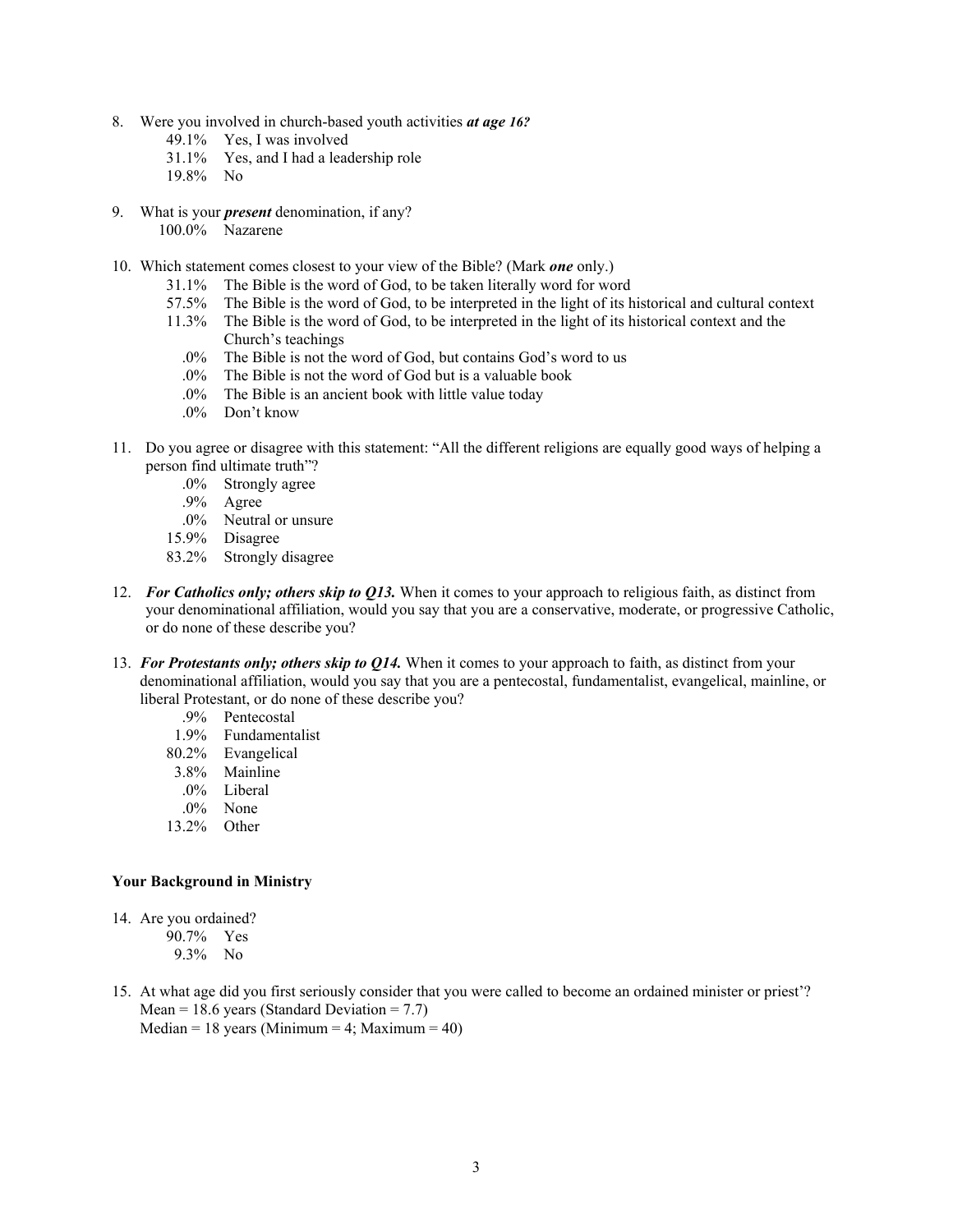- 16. How old were you when you received full ordination as minister, pastor, or priest? Mean =  $31.6$  years (St. Dev. =  $6.6$ ) Median =  $30$  years (Minimum =  $20$ ; Maximum =  $54$ )
- 17. Overall, how many years have you been in the ordained ministry full- or part-time for which you were paid a salary? Mean = 19.2 years (St. Dev. = 10.7)

Median = 20 years (Minimum = 0; Maximum = 48)

18. In how many different positions, including your current one, have you served as a paid ordained minister? 2.2% None

| <u>_ _ _ _ _ _ _</u> | $\sim$            |                                                                               |
|----------------------|-------------------|-------------------------------------------------------------------------------|
| 20.9%                | <b>One</b>        | Mean = $3.2$ (St. Dev. 2.3)                                                   |
| $22.0\%$ Two         |                   | Median = $3$ (Minimum = 0, Maximum = 17)                                      |
| $17.6\%$ Three       |                   |                                                                               |
| $16.5\%$ Four        |                   |                                                                               |
| $7.7\%$ Five         |                   |                                                                               |
|                      | 13.2% Six or more |                                                                               |
|                      |                   |                                                                               |
|                      |                   | 19. Did you work full-time at other occupations before entering the ministry? |

- 76.2% Yes
- 23.8% No
- 20. If yes, for how long? Mean =  $10.9$  years (St. Dev. =  $9.2$ )  $Median = 8.1 years (Minimum = 1; Maximum = 40)$
- 21. What was your last full-time occupation before becoming minister?

| 26.0% Other professional       | 5.2% Craftsman or related worker     |
|--------------------------------|--------------------------------------|
| 18.2% Manager or administrator | 3.9% Other religious professional    |
| $14.3\%$ Operative – factory   | 2.6% Clerical or related worker      |
| 11.7% Transport – laborer      | 1.3% Farmer                          |
| 6.5% Service worker            | 1.3% Armed services, police, fireman |
| 7.8% Teacher or professor      | 1.3% Student                         |
|                                |                                      |

- 22. In your final year in that job, what was your approximate cash salary? Mean = \$21,804 (St. Dev. = \$17,884) Median = \$16,320 (Minimum = \$200; Maximum = \$99,999)
- 23. What year was that? Mean = 1983 (St. Dev. = 11.4) Median = 1982 (Minimum = 1955; Maximum = 2001)
- 24. Since entering the ministry, have you ever left parish ministry for a time to work in non-parish ministry or in another job or occupation?
	- 6.7% Yes, to work in non-parish ministry
	- 12.4% Yes, to work in a secular position
	- 81.0% No
- 25. If yes, how long were you away from parish ministry before returning? Mean =  $5.1$  years (St. Dev. =  $4.9$ ) Median =  $3.1$  years (Minimum = 1; Maximum 18)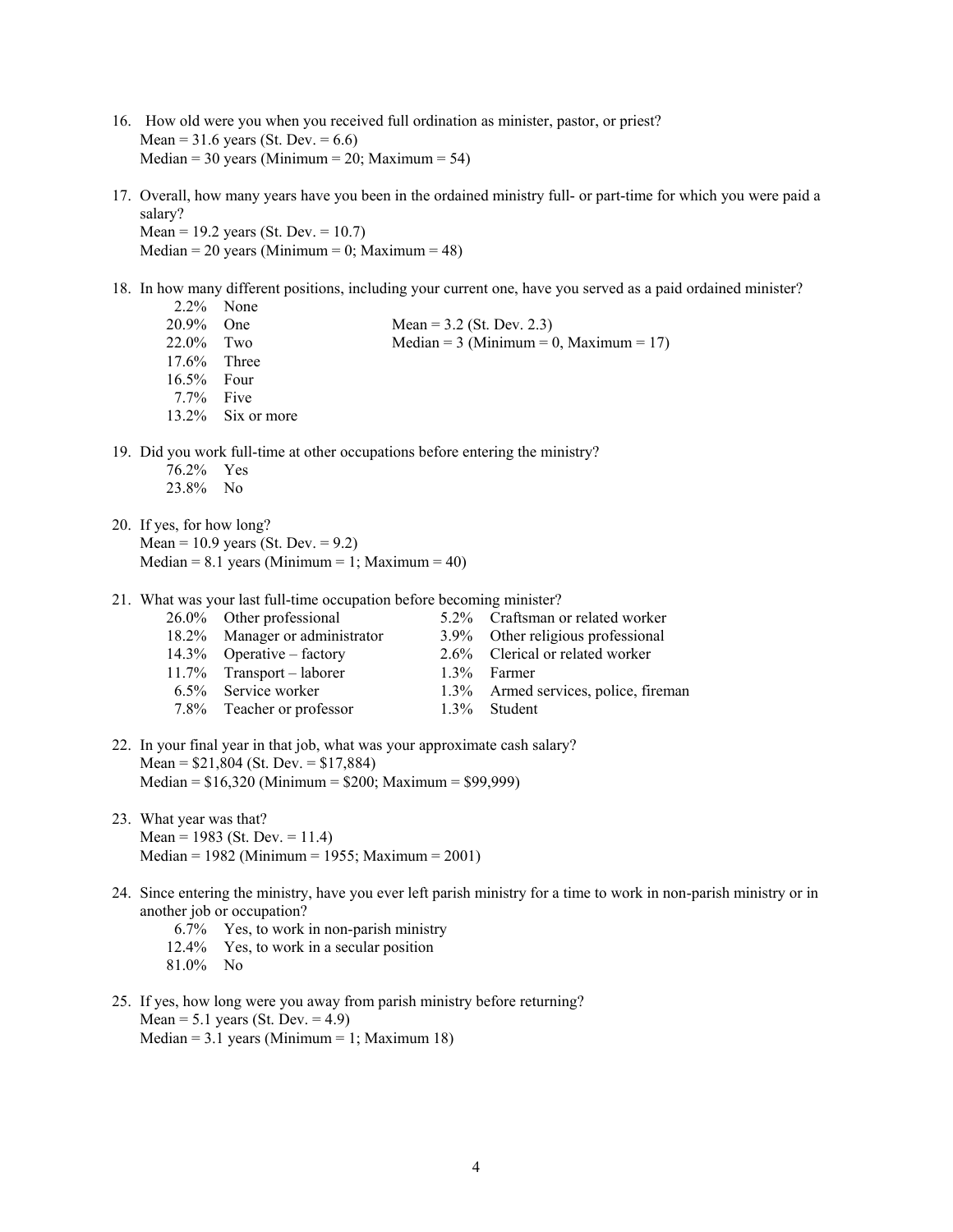- 26. What is the highest level of theological training you have obtained?
	- 1.9% None
	- 26.7% Certificate from denominational training program, Bible college, or seminary
	- 16.2% Bible college degree
	- 31.4% Master of Divinity or Bachelor of Divinity
	- 16.2% M.A., S.T.M., Th.M., or other Master's degree
	- 2.9% Doctor of Ministry degree
	- 1.9% Ph.D. or Th.D.
	- 2.9% Other
- 27. From what educational institution (Bible college, seminary, etc.), if any, did you receive your first theological degree?
	- 29.0% Nazarene Theological Seminary 2.4% Bethany Bible College
	-
	- 7.5% Southern Nazarene University 1.2% Azusa Pacific University
	- 4.7% Trevecca Nazarene University 1.2% Colorado College
	- 2.8% MidAmerica Nazarene University 1.2% Covington Theological Seminary
	-
	- 1.9% Northwest Nazarene University 1.2% Hispanic Bible Seminary
	- 1.2% Eastern Nazarene College 1.2% Kansas City College
	- 1.2% Point Loma Nazarene University 1.2% Midwest Christian College
- 
- 11.2% Olivet Nazarene University 1.2% Asbury Theological Seminary
	-
	-
	-
- 2.8% Mount Vernon Nazarene University 1.2% Eastern Baptist Theological Seminary
	-
	-
	-
	- 1.2% Union BC-Westfield
	- 1.2% Wheaton Graduate School of Theology

#### **Your Current Position**

- 28. Are you the congregation's principal leader?
	- 97.2% Yes
	- 2.8% No
- 29. Did you have to be ordained in order to hold the position that you are now in?
	- 28.3% Yes
	- 71.7% No
- 30. How would you describe your current position?
	- 79.0% Senior pastor, priest, or minister
	- 17.1% Solo pastor, priest, or minister
	- 1.9% Interim pastor, priest, or minister
	- 1.0% Co-pastor
	- 1.0% Other
- 31. In what year did you become pastor of this congregation? Mean = 1994 (St. Dev. =  $24.6$ .) Median = 1996 (Minimum = 1973; Maximum = 2001)
- 32. Do you presently serve as pastor of other congregations in addition to this one?
	- 2.8% Yes 97.2% No If yes, how many?

 33.3% One 66.7% Two

33. Do you currently work at any other job other than as pastor of this congregation (and other congregations related to it)?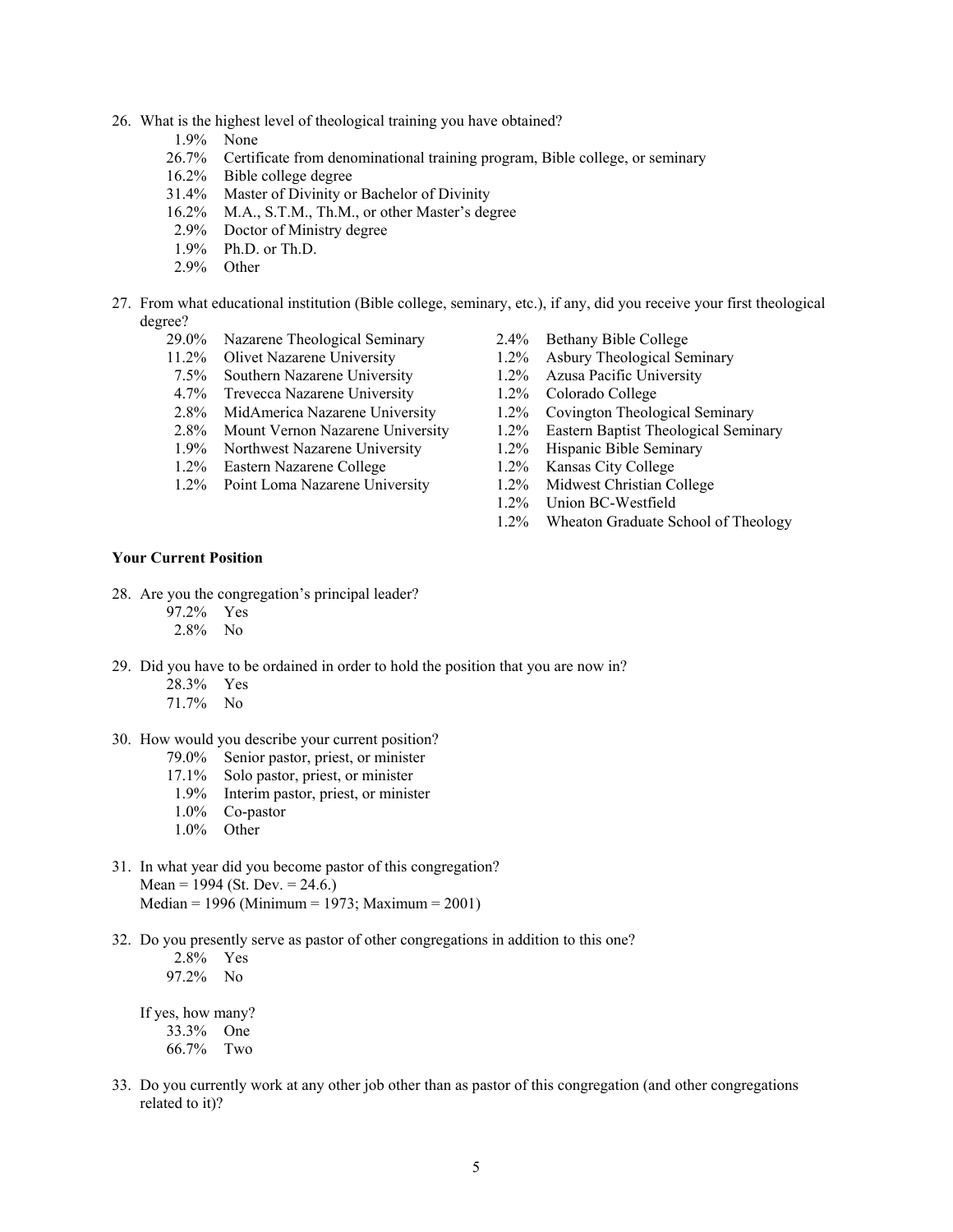25.5% Yes 74.5% No

If yes, what is your other job or occupation?

| 28.0% All other professions        | 4.0% Other religious professions   |
|------------------------------------|------------------------------------|
| $16.0\%$ Teachers – Professors     | 4.0% Clerical and related workers  |
| $16.0\%$ Transport – Laborers      | 4.0% Craftsmen and related workers |
| $12.0\%$ Managers – Administrators | $4.0\%$ Operatives – Factory       |
| 8.0% Service workers               | 4.0% Farmers                       |

34. Other than you, how many of the following paid staff, full- or part-time, are employed by your congregation?

| Number of:                              |              | <b>Full-time</b> | Part-time |
|-----------------------------------------|--------------|------------------|-----------|
| Ordained professionals                  |              |                  |           |
|                                         | No Response  | 68.2%            | 74.8%     |
|                                         | None         | 13.1%            | 12.1%     |
|                                         | One          | 14.0%            | 12.1%     |
|                                         | Two          | 3.7%             | .9%       |
|                                         | Four         | .9%              | $.0\%$    |
| Lay professionals                       |              |                  |           |
|                                         | No Response  | 74.8%            | 69.2%     |
|                                         | None         | 14.0%            | 12.1%     |
|                                         | One          | 9.3%             | 10.3%     |
|                                         | Two          | .9%              | 7.5%      |
|                                         | Three        | .9%              | $.9\%$    |
| Clerical/Secretarial                    |              |                  |           |
|                                         | No Response  | 74.8%            | 55.1%     |
|                                         | None         | 14.0%            | 12.1%     |
|                                         | One          | 10.3%            | 30.8%     |
|                                         | Two          | .9%              | 1.9%      |
| Custodial/Maintenance                   |              |                  |           |
|                                         | No Response  | 80.4%            | 47.7%     |
|                                         | None         | 14.0%            | 9.3%      |
|                                         | One          | 4.7%             | 32.7%     |
|                                         | Two          | .9%              | 10.3%     |
| Daycare, preschool, or school employees |              |                  |           |
|                                         | No Response  | 81.3%            | 83.2%     |
|                                         | None         | 13.1%            | 11.2%     |
|                                         | One          | $.0\%$           | 1.9%      |
|                                         | Three        | $.0\%$           | .9%       |
|                                         | Four or more | 5.6%             | 2.8%      |
| Other paid employees                    |              |                  |           |
|                                         | No Response  | 86.0%            | 77.6%     |
|                                         | None         | 13.1%            | 12.1%     |
|                                         | One          | .9%              | 7.5%      |
|                                         | Two          | $.0\%$           | 1.9%      |
|                                         | Three        | .0%              | .9%       |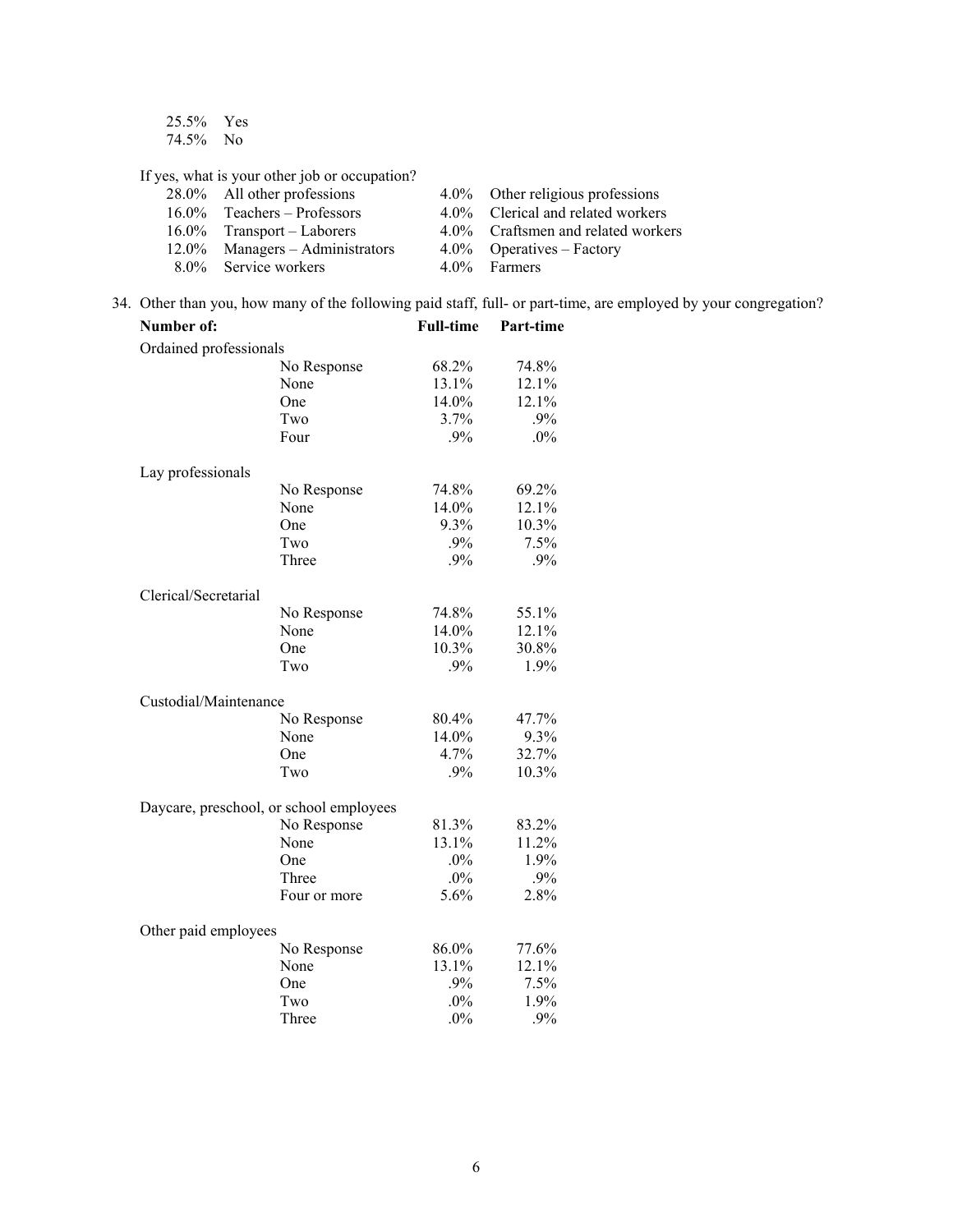35. In the *past 12 months*, have you done any of the following?

*(Respondents were asked to mark all that apply.)*

- 62.3% Helped someone outside your family find a job
- 92.5% Voted in the last presidential election
- 80.2% Donated money to a charitable organization (other than this congregation)
- 42.5% Contacted an elected official about a public issue
- 36. Which of the following best describes your current stand on political issues?
	- 18.9% Very conservative
	- 66.0% Conservative
	- 14.2% Moderate
		- .9% Liberal
		- .0% Very liberal
- 37. In a *typical week* approximately how many hours do you spend in work related to your employment in this congregation?

Mean =  $49$  (St. Dev. =  $14.6$ ) Median = 50 (Minimum = 8; Maximum = 82)

38. Please estimate how many hours in a *typical week* you devote to each task listed below, including preparation where applicable.

|    |                                                                              |      | Hours |                 |
|----|------------------------------------------------------------------------------|------|-------|-----------------|
|    |                                                                              | Mean |       | St. Dev. Median |
| a. | Preaching (including sermon preparation)                                     | 12.6 | 6.6.  | 10              |
| b. | Worship and sacramental leadership, including funerals and weddings          | 3.6  | 2.6   |                 |
| c. | Teaching people about the faith                                              | 3.9  | 10.0  |                 |
| d. | Training people for ministry and mission                                     | 3.1  | 10.6  | 2               |
| e. | One-on-one time working to convert others to the faith                       | 3.4  | 11.0  |                 |
| f. | Pastoral counseling and spiritual direction                                  | 4.9  | 10.3  | 3               |
| g. | Visiting members and their families, including sick, shut-ins                | 4.9  | 37    | 4               |
| h. | Visiting or calling on prospective members                                   | 2.7  | 2.2   | ↑               |
|    | Administering the work of the congregation, including staff supervision      | 9.1  | 11.4  | 8               |
|    | Attending congregational board and committee meetings                        | 2.3  | 1.8   | ↑               |
| k. | Thinking about and promoting a vision and goals for the congregations future | 4.5  | 6.7   | 3               |
|    | Involvement in denominational, interdenominational and interfaith affairs    | 4.4  | 15.1  | റ               |
| m. | Involvement in community organizations and issues beyond the congregation    |      | 2.0   |                 |

39. As you look back over the list of pastoral tasks in Q38 and other demands on you as a pastor.

Which **three** of the tasks do you **do best?** Preaching (including sermon preparation) 92.4% Visiting members and their families, including sick, shut-ins 34.3% Teaching people about the faith 33.3% Administering the work of the congregation, including staff supervision 29.5% Worship and sacramental leadership, including funerals and weddings 25.7% Pastoral counseling and spiritual direction 22.9% Thinking about and promoting a vision and goals for the congregations future 20.0% Training people for ministry and mission 10.5% One-on-one time working to convert others to the faith 7.6% Involvement in denominational, interdenominational and interfaith affairs 6.7% Involvement in community organizations and issues beyond the congregation 5.7% Visiting or calling on prospective members 5.7% Attending congregational board and committee meetings 2.9%

In what **three** areas do you think you **most need to improve?**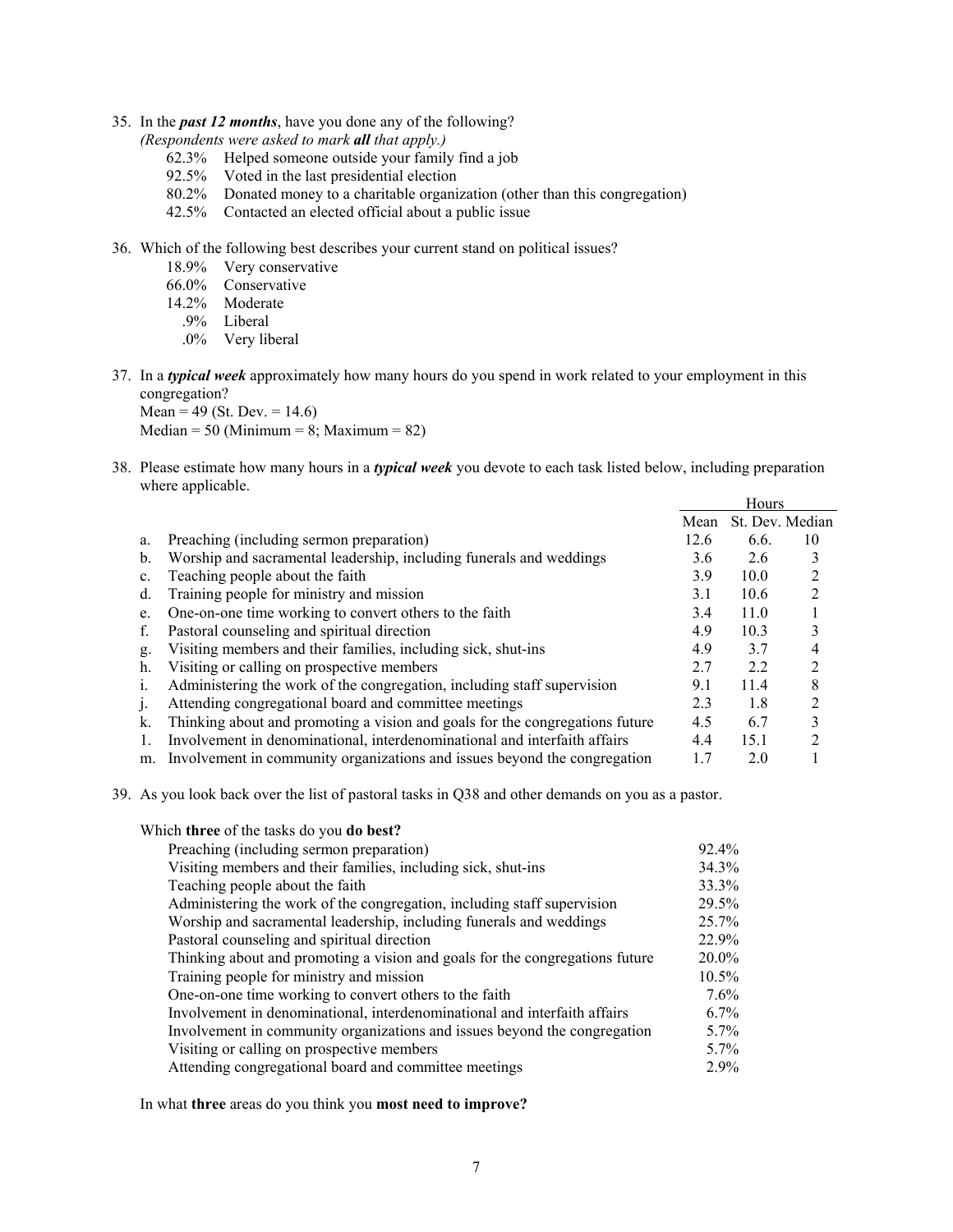| Training people for ministry and mission                                     | 44.1%    |
|------------------------------------------------------------------------------|----------|
| Visiting or calling on prospective members                                   | $41.2\%$ |
| One-on-one time working to convert others to the faith                       | 39.2%    |
| Thinking about and promoting a vision and goals for the congregations future | 38.2%    |
| Administering the work of the congregation, including staff supervision      | 28.4%    |
| Involvement in community organizations and issues beyond the congregation    | 24.5%    |
| Pastoral counseling and spiritual direction                                  | 17.6%    |
| Visiting members and their families, including sick, shut-ins                | $14.7\%$ |
| Teaching people about the faith                                              | 13.7%    |
| Preaching (including sermon preparation)                                     | 11.8%    |
| Involvement in denominational, interdenominational and interfaith affairs    | $9.8\%$  |
| Attending congregational board and committee meetings                        | $4.9\%$  |
| Worship and sacramental leadership, including funerals and weddings          | $4.9\%$  |

## 40. In your preaching, do you use the scripture texts from a prescribed lectionary?

- 5.9% Always
- 7.8% Most of the time
- 29.4% Occasionally
- 56.9% Never
- 41. In your ministry in the congregation, with which of the following age groups do you spend most of your time? *(Respondents were asked to mark up to two.)*
	- 2.9% Children (up to age 12)
	- 17.3% Youth (ages 13- 18)
	- 5.8% Single young adults
	- 47.1% Married young adults
	- 64.4% Middle aged adults
	- 27.9% Older adults

#### 42. Within the *last seven days*, how much time did you spend in the following activities?

|    |                                                                     |      | Hours |                 |
|----|---------------------------------------------------------------------|------|-------|-----------------|
|    |                                                                     | Mean |       | St. Dev. Median |
| a. | Prayer, meditation, Bible reading, and other spiritual disciplines  | 8.2  | 5.6   |                 |
| b. | Reading (other than for specific sermons or teaching)               | 4.0  | 4.0   |                 |
| c. | Searching the web, chat groups, e-mail                              | 2.8  | 4.4   |                 |
| d. | Family life (time, other than at meals, spent on family activities) | 8.8  | 10.4  | 6               |
| e. | Household chores (laundry, shopping, etc.)                          | 4.6  | 3.9   |                 |
|    | Physical exercise for your health                                   | 2.3  | 22    |                 |
| g. | Recreation (other than exercise)                                    | 3.3  | 6.5   |                 |
| h. | Commuting to work                                                   | 3.9  | 11.5  |                 |
|    | Eating out with friends                                             | 25   | 24    |                 |

- 43. Other than the Bible, what three authors do you read most often in relation to your work as a pastor'?
- 44. Please list the last three books you read on any subject.
- 45. What journals do you most often read?
- 46. What is your current salary as pastor, priest, or minister prior to taxes, including fringe benefits and allowances, but excluding housing, health insurance, and pensions? Mean = \$21,584 (St. Dev. = \$12,035) Median = \$21,000 (Minimum = \$9,100; Maximum = \$52,000)
- 47. Are you furnished with a parsonage. manse, or rectory, or provided a housing allowance (either by your congregation. denomination, or some other organization)?
	- 90.4% Yes
	- 9.6% No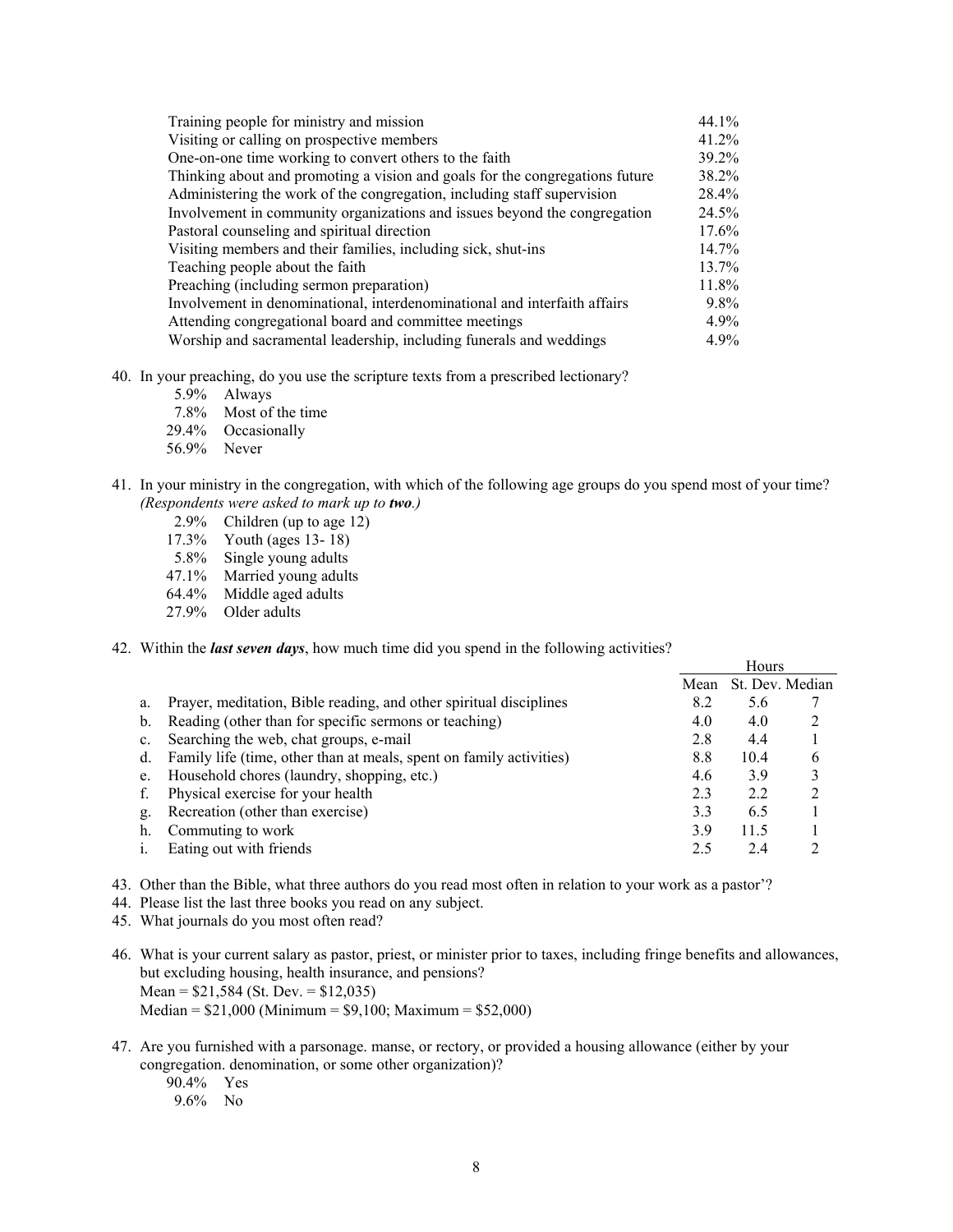48. If yes, how much is that allowance, or how much is the fair rental value of your parsonage. manse, or rectory? Housing allowance Mean =  $$10,752$  (St. Dev. =  $$6,801$ )

 $Median = $10,400 (Minimum = $900; Maximum = $24,000)$ 

Fair rental value Mean =  $$8,357$  (St. Dev. =  $$9,646$ )  $Median = $6,000 (Minimum = $1,800; Maximum = $70,000)$ 

- 49. How much money do you set aside each month to repay your educational debts? 83.5% None *Of those who do set some money aside each month:*  Mean = \$235.75 (St. Dev. = \$171.15)  $Median = $210 (Minimum = $50; Maximum = $550)$
- 50. Does your congregation or denomination contribute to a pension program for you? 92.4% Yes
	- 7.6% No
- 51. Do you receive health care benefits either from your congregation or your spouse's employer?
	- 84.6% Yes 15.2% No
- 52. What is the total amount of any income that you and your family receive from sources *other* than your income from the church, such as spousal salary, a second job, investments, etc.? Mean = \$21,282 (St. Dev. = \$19,285)  $Median = $18,000 (Minimum = $0; Maximum = $78,000)$
- 53. Do you regularly take a day off each week?
	- 54.3% Yes
	- 45.7% No
- 54. How often during the past year did you take part in some form of continuing theological education lasting at least a full day?
	- 10.7% Never
	- 47.6% Once or twice
	- 32.0% Three to five times
	- 9.7% More than five times
- 55. Does your current congregation or denomination provide you with a sabbatical leave?
	- 33.3% Yes
	- 66.7% No

56. If yes, when was the last time that you took a sabbatical leave?

|              | 48.4% Never                | $6.5\%$ 1998 |  |
|--------------|----------------------------|--------------|--|
|              | 22.6% Too new here         | 3 2\% 1999   |  |
|              | 3.2% Haven't taken one yet | $3.2\%$ 2000 |  |
| $3.2\%$ 1991 |                            | $6.5\%$ 2001 |  |
| 3 2% 1994    |                            |              |  |

- 57. How long was your last sabbatical leave? Mean = 47 days (St. Dev. = 31 days) Median = 49 days (Minimum = 7; Maximum = 90 days
- 58. Do you and your lay leaders engage in an annual evaluation of your performance?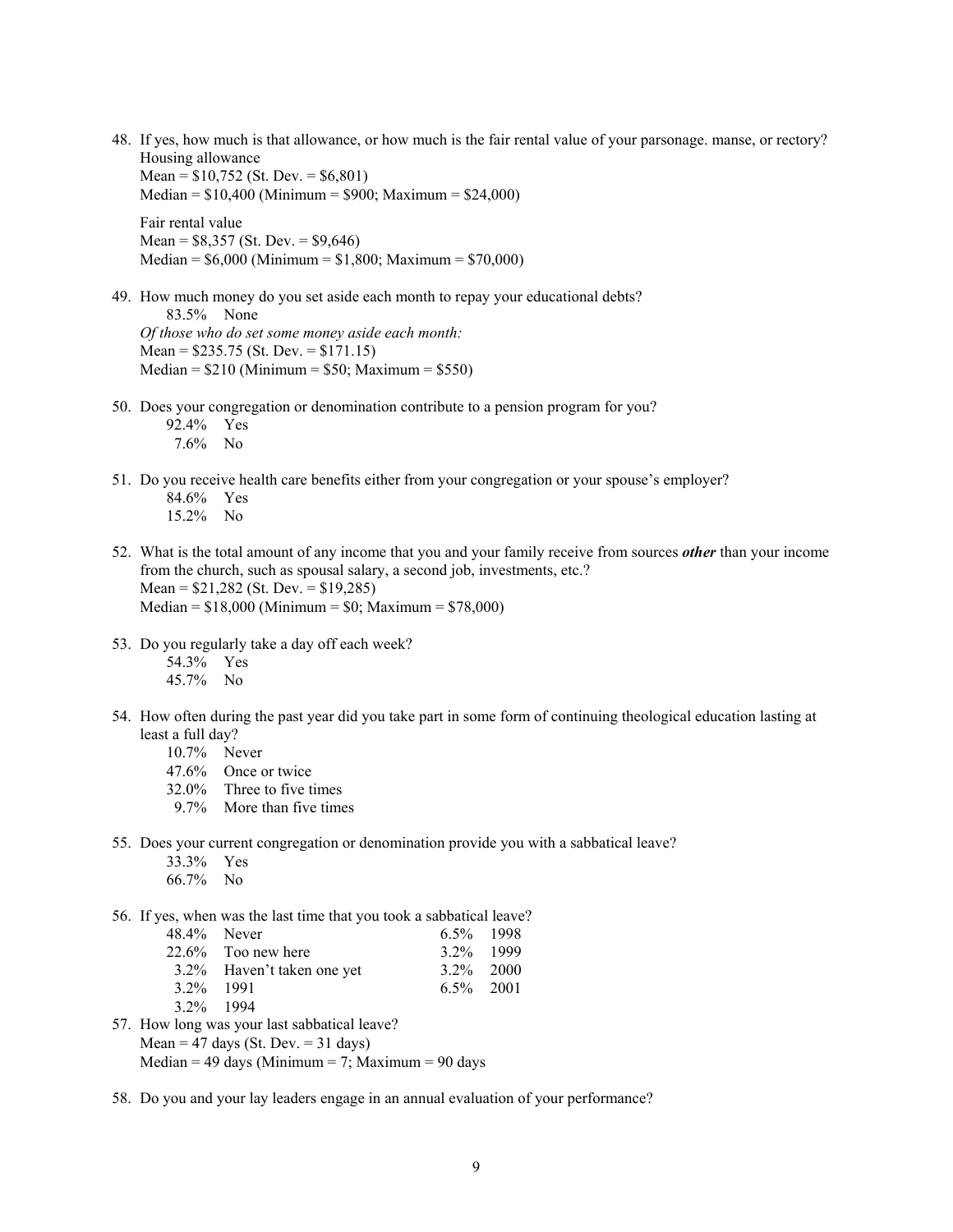- 51.0% Yes
- 49.0% No
- 59. Do you have regular performance evaluations by an appropriate denominational official?
	- 87.6% Yes
	- 12.4% No
- 60. How important would you say that the denomination of this congregation is for the way that it organizes its programs or ministries?
	- 50.0% Great importance
	- 40.6% Somewhat important
	- 3.8% Somewhat unimportant
	- 5.7% Of little importance
- 61. In your work as a pastoral leader which of the following occupies more of your attention on a week-to-week basis? (Mark.)
	- *(Respondents were asked to mark only one.)*
		- 15.1% Dealing with the problems and needs of individual members
		- 30.2% Dealing with the problems, needs, and directions of the congregation as a whole
		- 54.7% Each of these in roughly equal proportion
- 62. Which of these statements most accurately describes your congregation?
	- *(Respondents were asked to mark only one.)*
		- .9% Our congregation has no clear vision, goals, or direction.
		- 27.4% We have some ideas but no clear vision.
		- 49.1% We have a clear vision but not enough commitment to achieving it.
		- 22.6% We have a clear vision and a strong commitment to achieving it.
- 63. If the congregation has a clear vision, how compatible with the vision are its current programs and structures? Very compatible
	- 16.3% Very compatible
	- 60.2% Somewhat compatible
	- 7.1% Somewhat incompatible
	- 1.0% Not at all compatible
	- 15.3% We do not have a clear vision
- 64. Over the *last two years*, has there been any conflict in this congregation? (Check *one* response.)
	- *(Respondents were asked to check one response.)*
		- 27.6% No conflict that I'm aware of
		- 54.3% Some minor conflict
		- 6.7% Major conflict
		- 11.4% Major conflict with leaders or people leaving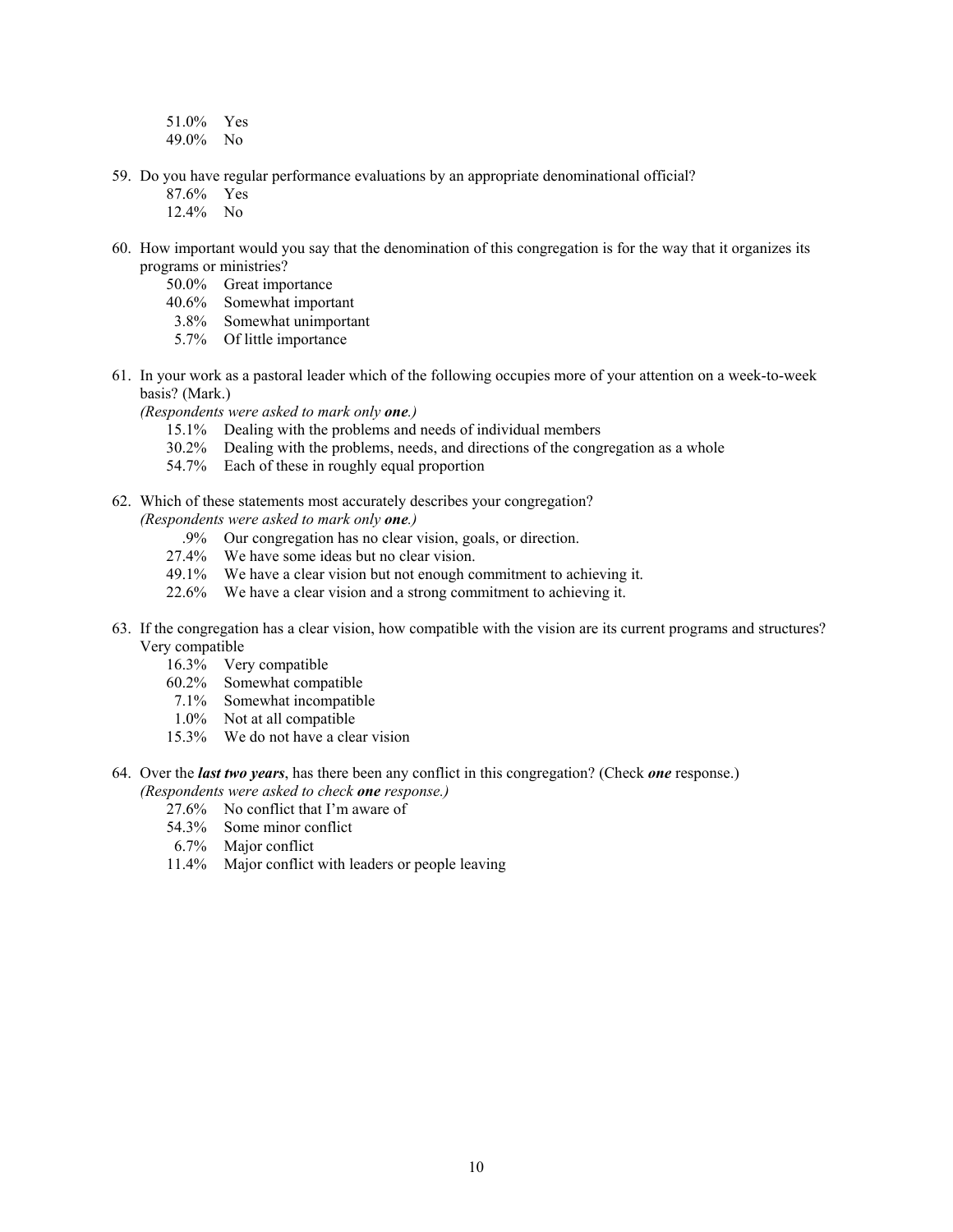# 65. What was the conflict about?

*(Respondents were asked to mark all that apply.)*

- 37.8% Pastoral leadership style
- 31.1% Changes in music styles
- 29.7% Changes in worship style
- 18.9% Finances
- 16.2% Changes in other programs of the congregation
- 14.9% Issues about a new building or renovation of an existing building
- 13.5% Conflicts between staff and/or clergy
- 8.1% Lay leadership style
- 6.8% Doctrines
- 4.1% Racial issues
- 1.4% Sexual misconduct
- 1.4% Issues regarding homosexuality
- 66. A variety of factors affect a congregation's acceptance of its pastor's leadership. How important is each of the following in your current congregation's acceptance of your leadership?

|                                                               | Great      | Somewhat  | Somewhat               | <b>Of Little</b> |
|---------------------------------------------------------------|------------|-----------|------------------------|------------------|
|                                                               | Importance | Important | Unimportant Importance |                  |
| Being ordained                                                | $30.2\%$   | 50.0%     | $13.2\%$               | $6.6\%$          |
| Having a seminary degree or certificate                       | 7.8%       | $42.7\%$  | $26.2\%$               | 23.3%            |
| Having a clear sense of call from God                         | 89.6%      | $7.5\%$   | $1.9\%$                | $.9\%$           |
| Being competent in the tasks of ministry, including preaching | 79.2%      | 19.8%     | $.0\%$                 | $.9\%$           |
| Having the trust of the majority of the congregation          | 81.1%      | $18.9\%$  | $.0\%$                 | $.0\%$           |
| Your physical appearance                                      | $5.7\%$    | 67.0%     | 23.6%                  | 3.8%             |
| Your gender                                                   | $8.7\%$    | 56.7%     | $22.1\%$               | 12.5%            |
| Your race or ethnicity                                        | $9.4\%$    | 39.6%     | 29.2%                  | 21.7%            |

67. As you think about your experience, how important is each of the following in sustaining your commitment to pastoral ministry?

|                                                                  | Great      | Somewhat  | Somewhat               | <b>Of Little</b> |
|------------------------------------------------------------------|------------|-----------|------------------------|------------------|
|                                                                  | Importance | Important | Unimportant Importance |                  |
| Feeling that your gifts for ministry are right                   |            |           |                        |                  |
| for the congregation you are serving                             | 84.1%      | 159%      | $.0\%$                 | .0%              |
| Serving a congregation that offers challenges to your creativity | $45.2\%$   | $46.2\%$  | $7.7\%$                | $1.0\%$          |
| Having close relationships with your congregation's members      | 41.3%      | 48.1%     | 9.6%                   | $1.0\%$          |
| Financial well-being                                             | $16.2\%$   | $60.0\%$  | $18.1\%$               | $5.7\%$          |
| Opportunity to own your own housing                              | $13.3\%$   | 32.4%     | 29.5%                  | 24.8%            |

68. At present, what is your level of satisfaction with each of the following?

|                                                         | Very      | Somewhat  | Somewhat     | Verv         |
|---------------------------------------------------------|-----------|-----------|--------------|--------------|
|                                                         | Satisfied | Satisfied | Dissatisfied | Dissatisfied |
| Your overall effectiveness as a pastoral leader in this |           |           |              |              |
| particular congregation                                 | 25.2%     | 63.6%     | $9.3\%$      | $1.9\%$      |
| Your current ministry position                          | 55.1%     | 38.3%     | $4.7\%$      | 1.9%         |
| Housing or living arrangements                          | 54.3%     | 30.5%     | $15.2\%$     | $.0\%$       |
| Spiritual life.                                         | 37.1%     | 54.3%     | 8.6%         | $.0\%$       |
| Opportunities for continuing theological education      | $26.2\%$  | 43.9%     | 28.0%        | 1.9%         |
| Support from your denominational officials              | 35.5%     | 47.7%     | $11.2\%$     | $5.6\%$      |
| Relations with other clergy                             | 37.7%     | 42.5%     | 17.9%        | $1.9\%$      |
| Relations with lay leaders in your congregation         | 53.3%     | 39.0%     | $7.6\%$      | $.0\%$       |
| Your salary and benefits                                | 29.8%     | $41.3\%$  | $22.1\%$     | $6.7\%$      |
| Your family life                                        | 53.3%     | 33.6%     | $12.1\%$     | $.9\%$       |

69. Clergy face many problems today. Would you indicate how important the following *to you* on a day-to-day basis?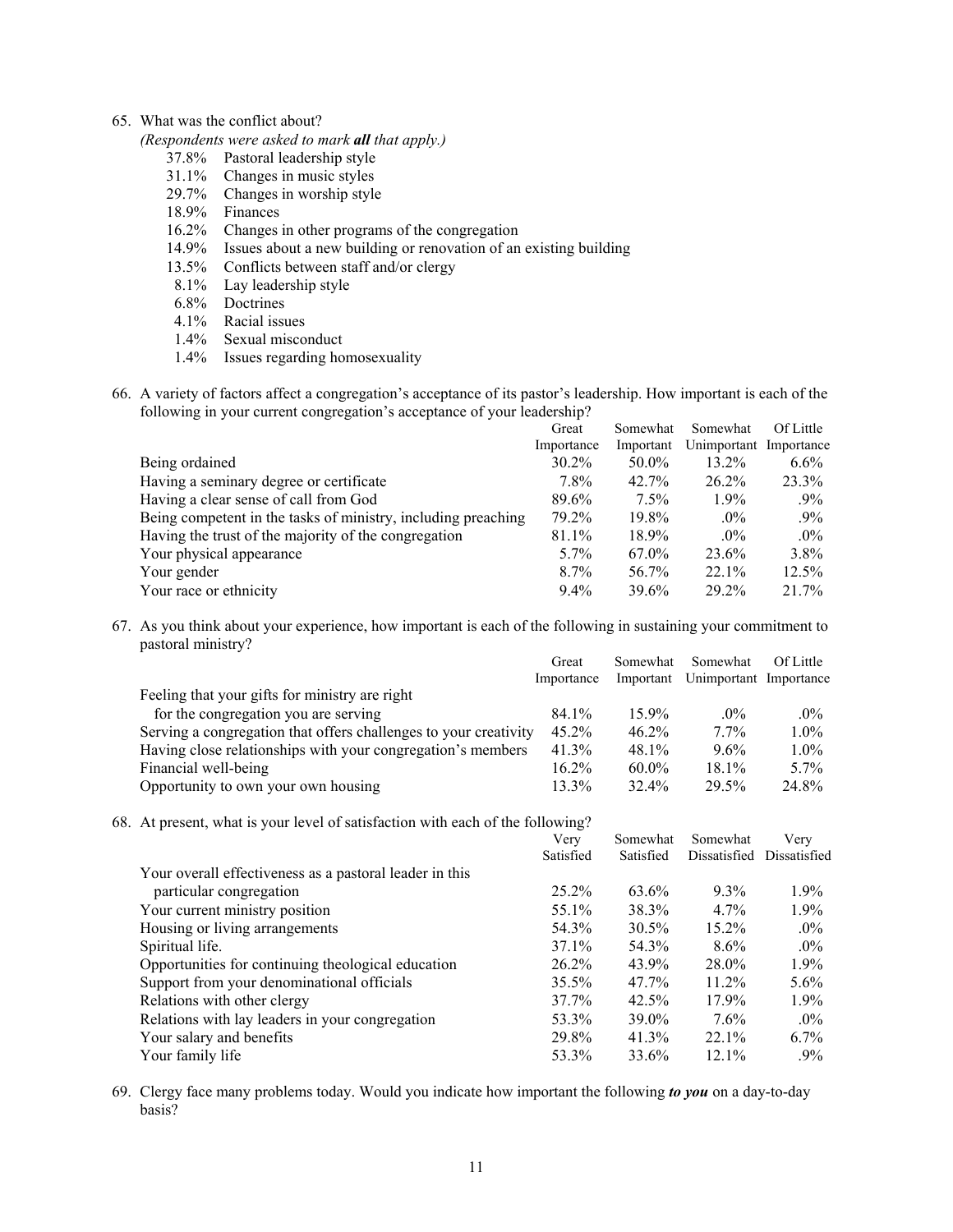| Lack of agreement over what the role of a pastor is<br>Difficulty of having a private life apart from my ministerial role.<br>Finding time for recreation, relaxation, or personal reflection.<br>Relationships with other clergy and staff members in the church<br>Having people relate to me differently because I'm a pastor.<br>Difficulty of reaching people with the Gospel today. |          | Great<br>Problem | 9.3%<br>12.1%<br>26.2%<br>$.0\%$<br>3.8%<br>29.5% | Somewhat<br>Problem<br>31.8%<br>37.4%<br>43.0%<br>15.2%<br>21.7%<br>51.4% |                     | Very Little<br>Problem<br>35.5%<br>39.3%<br>24.3%<br>45.7%<br>54.7%<br>15.2% | No<br>Problem<br>23.4%<br>11.2%<br>6.5%<br>39.0%<br>19.8%<br>3.8% |
|-------------------------------------------------------------------------------------------------------------------------------------------------------------------------------------------------------------------------------------------------------------------------------------------------------------------------------------------------------------------------------------------|----------|------------------|---------------------------------------------------|---------------------------------------------------------------------------|---------------------|------------------------------------------------------------------------------|-------------------------------------------------------------------|
|                                                                                                                                                                                                                                                                                                                                                                                           |          |                  |                                                   |                                                                           |                     |                                                                              |                                                                   |
| 70. In the <i>past five years</i> , how often have you                                                                                                                                                                                                                                                                                                                                    |          |                  | Very                                              |                                                                           | Fairly              | Once in                                                                      |                                                                   |
|                                                                                                                                                                                                                                                                                                                                                                                           |          |                  | Often                                             |                                                                           | Often               | a While                                                                      | Never                                                             |
| Doubted that you are called by God to the ministry?                                                                                                                                                                                                                                                                                                                                       |          |                  | 1.9%                                              |                                                                           | 5.6%                | 25.2%                                                                        | 67.3%                                                             |
| Seriously thought of leaving pastoral ministry in a                                                                                                                                                                                                                                                                                                                                       |          |                  |                                                   |                                                                           |                     |                                                                              |                                                                   |
| congregation to enter another type of ministry position?                                                                                                                                                                                                                                                                                                                                  |          |                  | 2.8%                                              | 11.3%                                                                     |                     | 47.2%                                                                        | 38.7%                                                             |
| Seriously thought of leaving pastoral ministry                                                                                                                                                                                                                                                                                                                                            |          |                  |                                                   |                                                                           |                     |                                                                              |                                                                   |
| to enter a secular occupation?                                                                                                                                                                                                                                                                                                                                                            |          |                  | 1.9%                                              |                                                                           | 8.4%                | 37.4%                                                                        | 52.3%                                                             |
| Experienced stress as a result of dealing with congregation<br>members who are critical of your work?                                                                                                                                                                                                                                                                                     |          |                  | 9.3%                                              | 17.8%                                                                     |                     | 63.6%                                                                        | 9.3%                                                              |
|                                                                                                                                                                                                                                                                                                                                                                                           |          |                  |                                                   |                                                                           |                     |                                                                              |                                                                   |
| 71. During the <i>past year</i> , how often have people in your congregation.                                                                                                                                                                                                                                                                                                             |          |                  |                                                   |                                                                           |                     |                                                                              |                                                                   |
|                                                                                                                                                                                                                                                                                                                                                                                           |          |                  | Very                                              |                                                                           | Fairly              | Once in                                                                      |                                                                   |
|                                                                                                                                                                                                                                                                                                                                                                                           |          |                  | Often                                             |                                                                           | Often               | a While                                                                      | Never                                                             |
| Made you feel loved and cared for?<br>Listened to you talk about your private problems and concerns?                                                                                                                                                                                                                                                                                      |          |                  | 40.2%<br>3.7%                                     | 35.5%                                                                     |                     | 24.3%                                                                        | $.0\%$<br>28.0%                                                   |
| Made too many demands on you?                                                                                                                                                                                                                                                                                                                                                             |          |                  | 10.3%                                             | 13.1%<br>12.1%                                                            |                     | 55.1%<br>64.5%                                                               | 13.1%                                                             |
|                                                                                                                                                                                                                                                                                                                                                                                           |          |                  |                                                   |                                                                           |                     |                                                                              |                                                                   |
| 72. During the <i>past year</i> , how often.                                                                                                                                                                                                                                                                                                                                              |          |                  |                                                   |                                                                           |                     |                                                                              |                                                                   |
|                                                                                                                                                                                                                                                                                                                                                                                           |          | Very             |                                                   | Fairly                                                                    | Once in             |                                                                              | Not                                                               |
|                                                                                                                                                                                                                                                                                                                                                                                           |          | Often            |                                                   | Often                                                                     | a While             |                                                                              | Never Applicable                                                  |
| Have you experienced stress because of the challenges you                                                                                                                                                                                                                                                                                                                                 |          |                  |                                                   |                                                                           |                     |                                                                              |                                                                   |
| face in this congregation?<br>Have you felt lonely and isolated in your work?                                                                                                                                                                                                                                                                                                             |          |                  | 16.8%<br>15.9%                                    | 41.1%<br>24.3%                                                            | 40.2%<br>43.9%      | .9%<br>15.0%                                                                 | .9%<br>$.9\%$                                                     |
| Have you felt that your work in this congregation did not                                                                                                                                                                                                                                                                                                                                 |          |                  |                                                   |                                                                           |                     |                                                                              |                                                                   |
| permit you to devote adequate time to your children?                                                                                                                                                                                                                                                                                                                                      |          |                  | 7.5%                                              | 15.9%                                                                     | 43.0%               | 21.5%                                                                        | 12.1%                                                             |
| Has your spouse voiced resentment over the amount of time                                                                                                                                                                                                                                                                                                                                 |          |                  |                                                   |                                                                           |                     |                                                                              |                                                                   |
| that your ministry takes up?                                                                                                                                                                                                                                                                                                                                                              |          |                  | 2.8%                                              | 11.3%                                                                     | 54.7%               | 31.1%                                                                        | $.0\%$                                                            |
| Has your spouse voiced resentment over the financial situation                                                                                                                                                                                                                                                                                                                            |          |                  |                                                   |                                                                           |                     |                                                                              |                                                                   |
| in which you find yourselves by being in pastoral ministry?                                                                                                                                                                                                                                                                                                                               |          |                  | 2.8%                                              |                                                                           | 7.5% 42.1%          | 46.7%                                                                        | .9%                                                               |
|                                                                                                                                                                                                                                                                                                                                                                                           |          |                  |                                                   |                                                                           |                     |                                                                              |                                                                   |
| 73. Do you agree or disagree with each of these statements?                                                                                                                                                                                                                                                                                                                               | Strongly |                  |                                                   |                                                                           | Somewhat Neutral or |                                                                              | Somewhat Strongly                                                 |
|                                                                                                                                                                                                                                                                                                                                                                                           | Agree    |                  |                                                   | Agree                                                                     | Unsure              |                                                                              | Disagree Disagree                                                 |
| This congregation is always ready to try something new                                                                                                                                                                                                                                                                                                                                    |          | 7.5%             |                                                   | 51.4%                                                                     | 12.1%               | 22.4%                                                                        | 6.5%                                                              |
| The current morale of this congregation is high                                                                                                                                                                                                                                                                                                                                           |          | 29.5%            |                                                   | 47.6%                                                                     | 8.6%                | 11.4%                                                                        | 2.9%                                                              |
| Members of the congregation have a sense of excitement                                                                                                                                                                                                                                                                                                                                    |          |                  |                                                   |                                                                           |                     |                                                                              |                                                                   |
| about the congregation's future                                                                                                                                                                                                                                                                                                                                                           |          | 28.0%            |                                                   | 45.8%                                                                     | 12.1%               | 8.4%                                                                         | 5.6%                                                              |
| The congregation's leaders are willing to change                                                                                                                                                                                                                                                                                                                                          |          |                  |                                                   |                                                                           |                     |                                                                              |                                                                   |
| programs and structures to meet new challenges                                                                                                                                                                                                                                                                                                                                            |          | 26.2%            |                                                   | 43.9%                                                                     | 14.0%               | 12.1%                                                                        | 3.7%                                                              |
| In general, there is a good match between this                                                                                                                                                                                                                                                                                                                                            |          |                  |                                                   |                                                                           |                     | 5.6%                                                                         | .9%                                                               |
| congregation and my leadership<br>The realities of being a congregational minister or                                                                                                                                                                                                                                                                                                     |          | 43.9%            |                                                   | 40.2%                                                                     | 9.3%                |                                                                              |                                                                   |
| priest are very different to the expectations I once held                                                                                                                                                                                                                                                                                                                                 |          | 21.5%            |                                                   | 33.6%                                                                     | 15.9%               | 19.6%                                                                        | 9.3%                                                              |
| In Q74 to Q79 please choose the option that seems most like <i>your</i> style and vision of pastoral leadership.                                                                                                                                                                                                                                                                          |          |                  |                                                   |                                                                           |                     |                                                                              |                                                                   |

74. Choose one.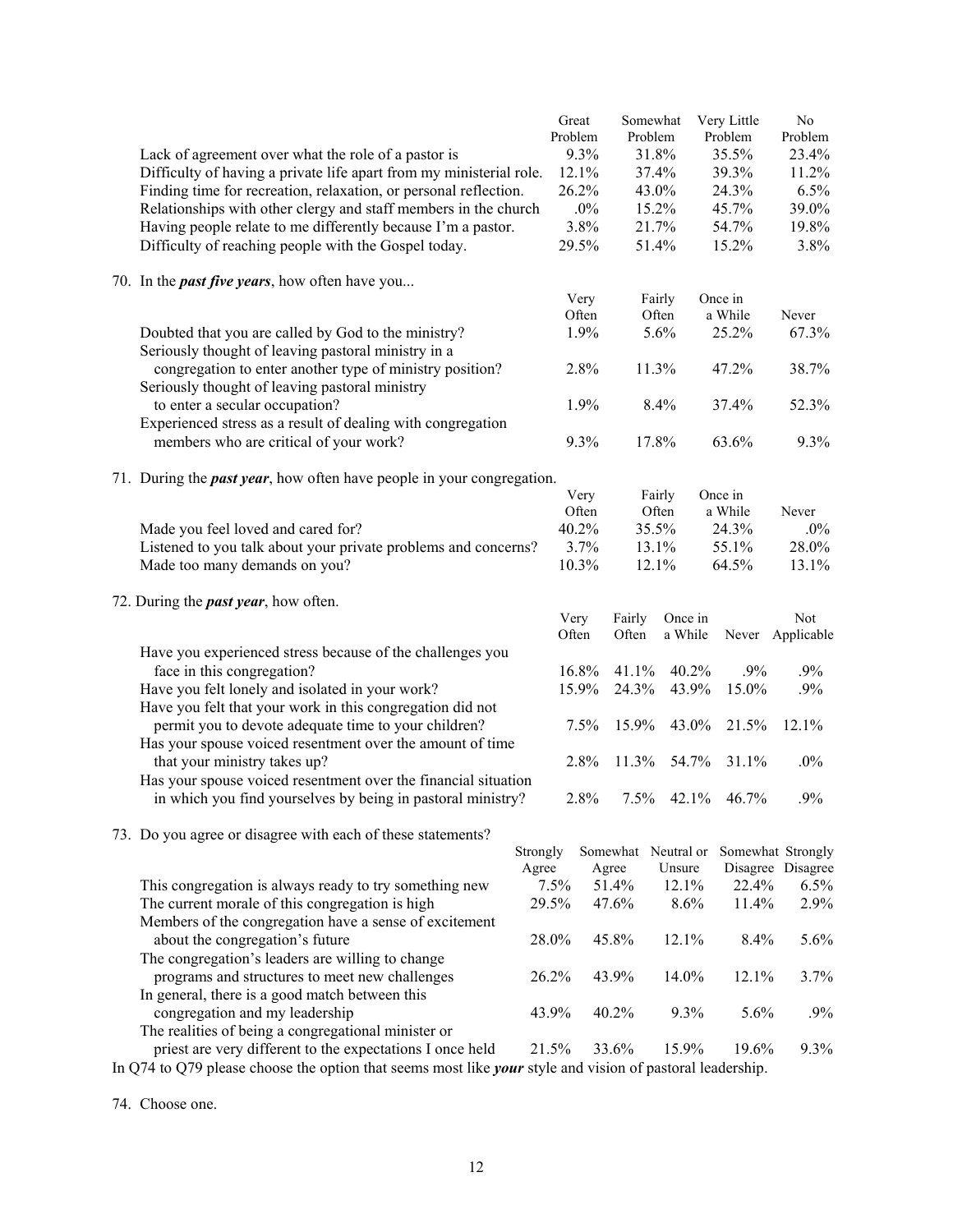- 52.4% In the last analysis, the ordained ministry is a calling to a particular state and quality of life that sets one apart from the laity.
- 47.6% Ordained ministers are no different from any other Christians except that they have special training which equips them to lead the work of the church.

#### 75. Choose one.

- 30.7% When deciding on a new program or ministry, we first discuss the theological rationale for what we are considering.
- 69.3% When deciding on a new program or ministry, we primarily take into consideration how well it meets the desires and needs of members or prospective members.

#### 76. Choose one.

- 4.8% I make most of the decisions; lay members generally follow my lead.
- 83.8% I try to inspire and encourage lay members to make decisions and take action, although I will take action alone if I believe that it is needed.
- 4.8% Lay leaders come up with most of the initiatives in the congregation, although I try to exert a strong influence on their decisions.
- 6.7% Lay leaders make most of the decisions about the congregation's directions and programs; my role is to empower them to implement their decisions.

#### 77. Choose one.

- 17.1% I enjoy keeping things stirred up and challenging my lay leaders with new ideas and programs.
- 82.9% I generally prefer to keep things functioning smoothly by introducing changes gradually.

## 78. Choose one.

- 84.3% In a rapidly changing world, it is essential that congregational leaders should seek to be innovative in such things as worship and music styles.
- 15.7% In a rapidly changing world, it is essential that leaders keep their congregation focused on the inherited traditions and practices of the church.

# 79. Choose one.

- 47.6% My lay leaders and I regularly take time to discuss and define future needs and directions of the congregation.
- 52.4% The time my lay leaders and I spend together is largely taken up with keeping things going and keeping the congregation functioning effectively.
- 80. In general, how would you say your family has been affected by your ministry in this congregation?
	- 38.1% Very positively
	- 42.9% Somewhat positively
	- 15.2% Somewhat negatively
	- 1.0% Very negatively
	- 2.9% Not applicable
- 81. In your current planning, at what age do you anticipate retiring from active pastoral ministry? Mean = 70 (St. Dev. =  $9.9$ )

Median =  $65$  (Minimum =  $59$ ; Maximum =  $98$ )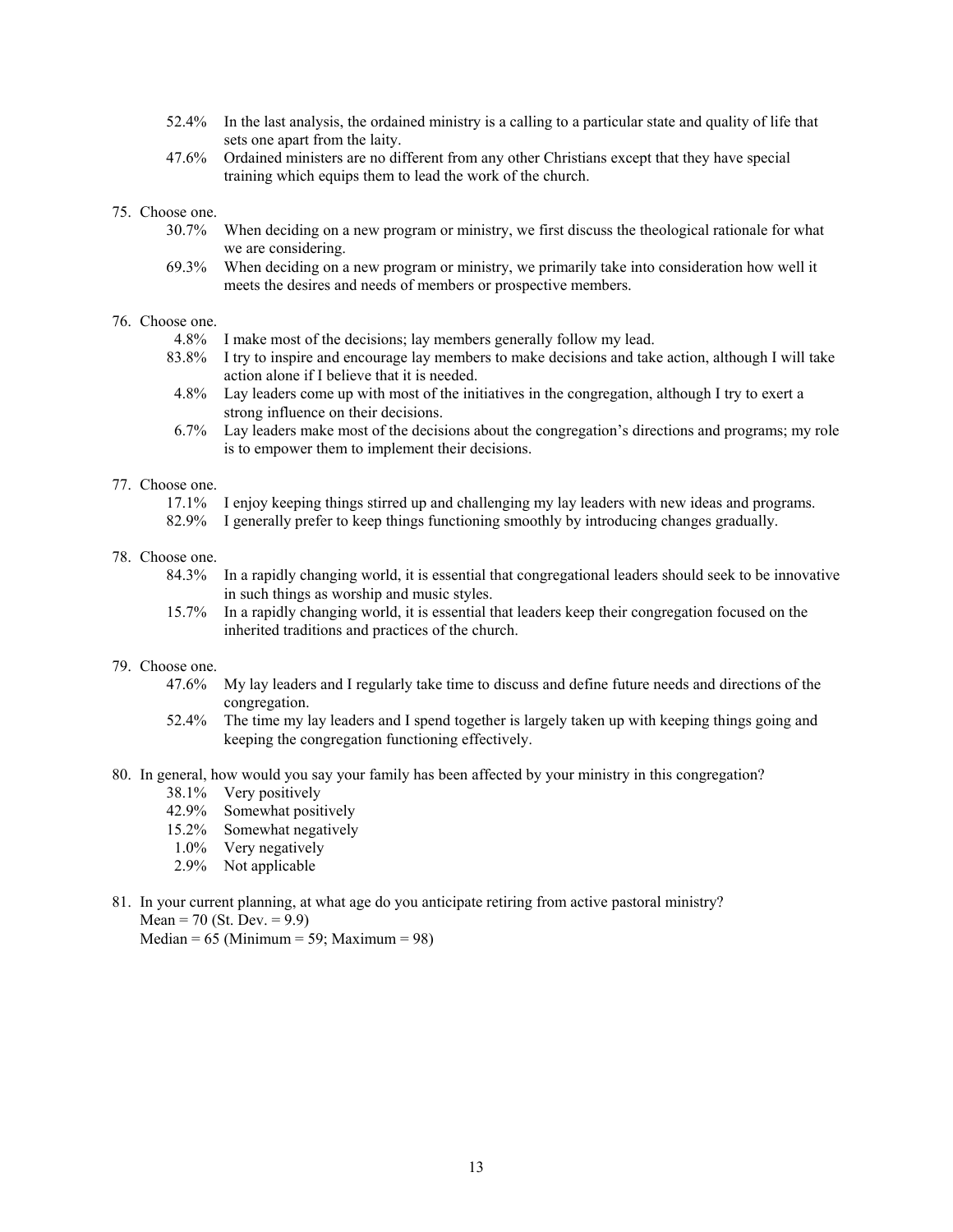# **Your Health**

- 82. In general, would you say your health is…
	- 29.2% Excellent
	- 44.3% Very good
	- 18.9% Good
	- 6.6% Fair
	- .9% Poor
- 83. During the *past four weeks*, how much did *pain* interfere with your normal activities (including both work outside the home and housework)?
	- 57.1% Not at all
	- 31.4% A little bit
	- 9.5% Moderately
	- 1.9% Quite a bit
	- .0% Extremely
- 84. What is your height?

Mean = 5 feet and 11 inches (St. Dev. = 3 inches) Median = 5 feet and 11 inches (Minimum =  $5'2''$ ; Maximum =  $6'5''$ )

- 85. During the *past four weeks*, how much of the time has your *physical health or emotional problems* interfered with your social activities (like visiting friends, relatives, etc.)?
	- 7.0% All of the time
	- 5.0% Most of the time
	- 8.0% Some of time
	- 17.0% A little of the time
	- 63.0% None of the time
- 86. What is your weight?

Mean =  $209$  pounds (St. Dev. =  $39$  pounds)  $Median = 200 (Minimum = 147; Maximum = 335)$ 

87. The following items are about activities that you might do during a typical day. Does your health now limit you in these activities?

|                                                       | Limited | Limited  | Not.           |
|-------------------------------------------------------|---------|----------|----------------|
|                                                       | a Lot   | a Little | Limited at All |
| Moderate activities, such a moving a table, pushing a |         |          |                |
| vacuum cleaner, bowling, or playing golf              | $.0\%$  | 6.6%     | $93.4\%$       |
| Climbing several flights of stairs                    | $2.9\%$ | $171\%$  | $80.0\%$       |
| Walking more than a mile                              | $.0\%$  | $16.2\%$ | 83.8%          |

88. During the *past four weeks*, how much of the time have you had either of the following problems with your work or other regular daily activities as a *result of your physical health*?

|                                       | All of the | Most of  |         | Some of A Little of None of |                   |
|---------------------------------------|------------|----------|---------|-----------------------------|-------------------|
|                                       | Time       | the Time | Time    | the Time                    | the time          |
| Accomplished less than you would like | $0\%$      | 2.9%     | $9.5\%$ | $26.7\%$ 61.0%              |                   |
| Were limited in the kind of work      |            |          |         |                             |                   |
| or other activities you could do      | $1.0\%$    |          |         | $0\%$ 7.7% 17.3%            | 74 0 <sub>%</sub> |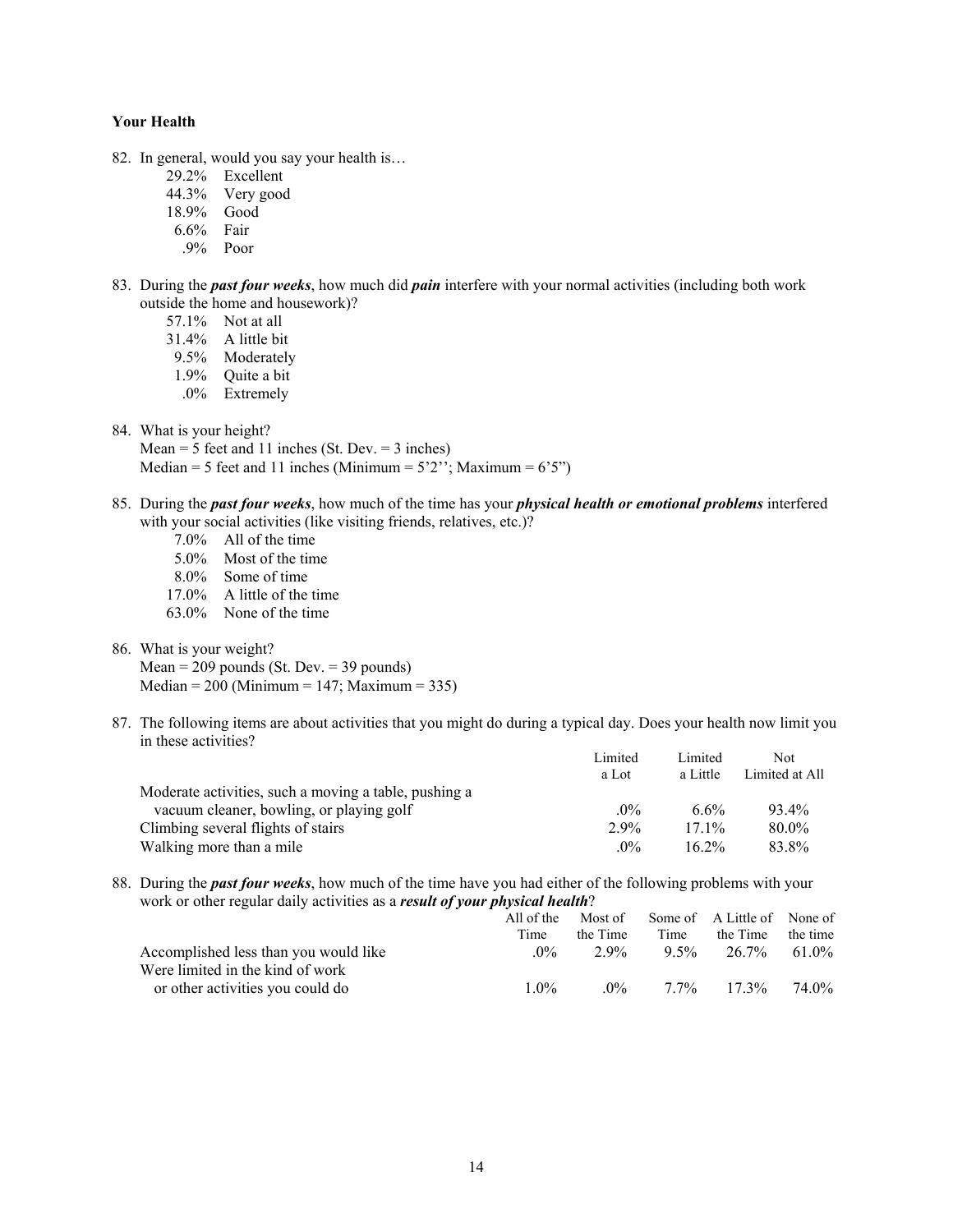89. During the *past four weeks*, how much of the time have you had either of the following problems with your work or other regular daily activities as a *result of any emotional problems* (such as feeling depressed or anxious)?

|                                                               | All of the | Most of  | Some of             | A Little of       | None of  |
|---------------------------------------------------------------|------------|----------|---------------------|-------------------|----------|
|                                                               | Time       | the Time | Time                | the Time          | the time |
| Accomplished less than you would like                         | $.0\%$     | $1.0\%$  | 18.1%               | 22.9%             | 58.1%    |
| Did work or activities less carefully than usual              | $.0\%$     | $.0\%$   | $10.6\%$            | 26.0%             | 63.5%    |
| 90. Do you agree or disagree with each of these statements?   |            |          |                     |                   |          |
|                                                               | Strongly   |          | Somewhat Neutral or | Somewhat Strongly |          |
|                                                               | Agree      | Agree    | Unsure              | Disagree Disagree |          |
| I feel drained in fulfilling my functions in my congregation. | $7.6\%$    | 31.4%    | $15.2\%$            | 29.5%             | $16.2\%$ |
| I am less patient with people in my congregation than         |            |          |                     |                   |          |
| I used to be                                                  | $2.9\%$    | 16.2%    | $12.4\%$            | 26.7%             | 41.9%    |
| I feel negative or cynical about the people with whom I work  | $1.0\%$    | 8.7%     | $11.7\%$            | 29.1%             | 49.5%    |
| I feel very positive about my ministry here                   | 46.0%      | 36.0%    | $7.0\%$             | $5.0\%$           | $6.0\%$  |
| The ministry here gives real purpose and meaning to my life   | 38.1%      | 41.9%    | $10.5\%$            | $5.7\%$           | 3.8%     |
| I find myself frustrated in my attempts to accomplish         |            |          |                     |                   |          |
| tasks that are important to me                                | $7.7\%$    | 42.3%    | 12.5%               | 25.0%             | 12.5%    |
| Fatigue and irritation are part of my daily experience        | 3.8%       | 21.2%    | 14.4%               | 31.7%             | 28.8%    |
| I have accomplished many worthwhile things in my              |            |          |                     |                   |          |
| ministry here                                                 | 43.3%      | 39.4%    | 12.5%               | $3.8\%$           | $1.0\%$  |
| I gain a lot of personal satisfaction from working            |            |          |                     |                   |          |
| with people here                                              | 40.4%      | 48.1%    | $7.7\%$             | $2.9\%$           | $1.0\%$  |
| I have enthusiasm for my work                                 | 41.0%      | 46.7%    | $6.7\%$             | 4.8%              | $1.0\%$  |
| My ministry feels really appreciated by people                | $30.5\%$   | 46.7%    | 17.0%               | $4.8\%$           | $1.0\%$  |
| I am really glad that I entered the ministry                  | 68.6%      | 22.9%    | $5.7\%$             | $1.9\%$           | $1.0\%$  |
| I find myself spending less and less time with members        | 2.9%       | 21.9%    | $12.4\%$            | 35.2%             | 27.6%    |

91. The following questions are about how you feel and how things have been with you *during the past four weeks*. For each question, please give the one answer that comes closest to the way you have been feeling. How much of the time during the past four weeks. All of the Most of Some of A Little of None of

|                                                       |                     |           | All of the | Most of  | Some of  | A Little of        | None of  |
|-------------------------------------------------------|---------------------|-----------|------------|----------|----------|--------------------|----------|
|                                                       |                     |           | Time       | the Time | Time     | the Time           | the time |
| Have you felt calm and peaceful?                      |                     |           | $2.9\%$    | 65.7%    | 22.9%    | $7.6\%$            | $1.0\%$  |
| Did you have a lot of energy?                         |                     |           | $3.8\%$    | 51.4%    | 33.3%    | $11.4\%$           | $.0\%$   |
| Have you felt downhearted and depressed?              |                     |           | $.0\%$     | $3.8\%$  | 24.8%    | $46.7\%$           | 24.8%    |
| Did you feel worn out?                                |                     |           | $1.0\%$    | $6.7\%$  | $36.2\%$ | $46.7\%$           | $9.5\%$  |
| Have you been happy?                                  |                     |           | 11.4%      | 68.6%    | $16.2\%$ | $3.8\%$            | $.0\%$   |
| 92. How satisfied are you with each of the following? |                     |           |            |          |          |                    |          |
|                                                       | Extremely* Somewhat |           | Little     | Mixed    | Little   | Somewhat Extremely |          |
|                                                       | Delighted           | Delighted | Delighted  | Feelings | Terrible | Terrible           | Terrible |
| Your health                                           | $11.4\%$            | 34.3%     | 23.8%      | 21.0%    | 7.6%     | $1.0\%$            | $1.0\%$  |
| Your relationships with                               |                     |           |            |          |          |                    |          |
| family or friends                                     | 28.6%               | $39.0\%$  | 18.1%      | $9.5\%$  | $3.8\%$  | $.0\%$             | $1.0\%$  |
| Your spiritual life                                   | $19.0\%$            | 42.9%     | 27.6%      | $7.6\%$  | $2.9\%$  | $.0\%$             | $.0\%$   |
| Your life as a whole                                  | $16.2\%$            | 57.1%     | $17.1\%$   | $6.7\%$  | $1.0\%$  | 1.9%               | $.0\%$   |
|                                                       |                     |           |            |          |          |                    |          |

*(\*The labels in italics were not on the questionnaire. Intermediate categories were unlabeled.)*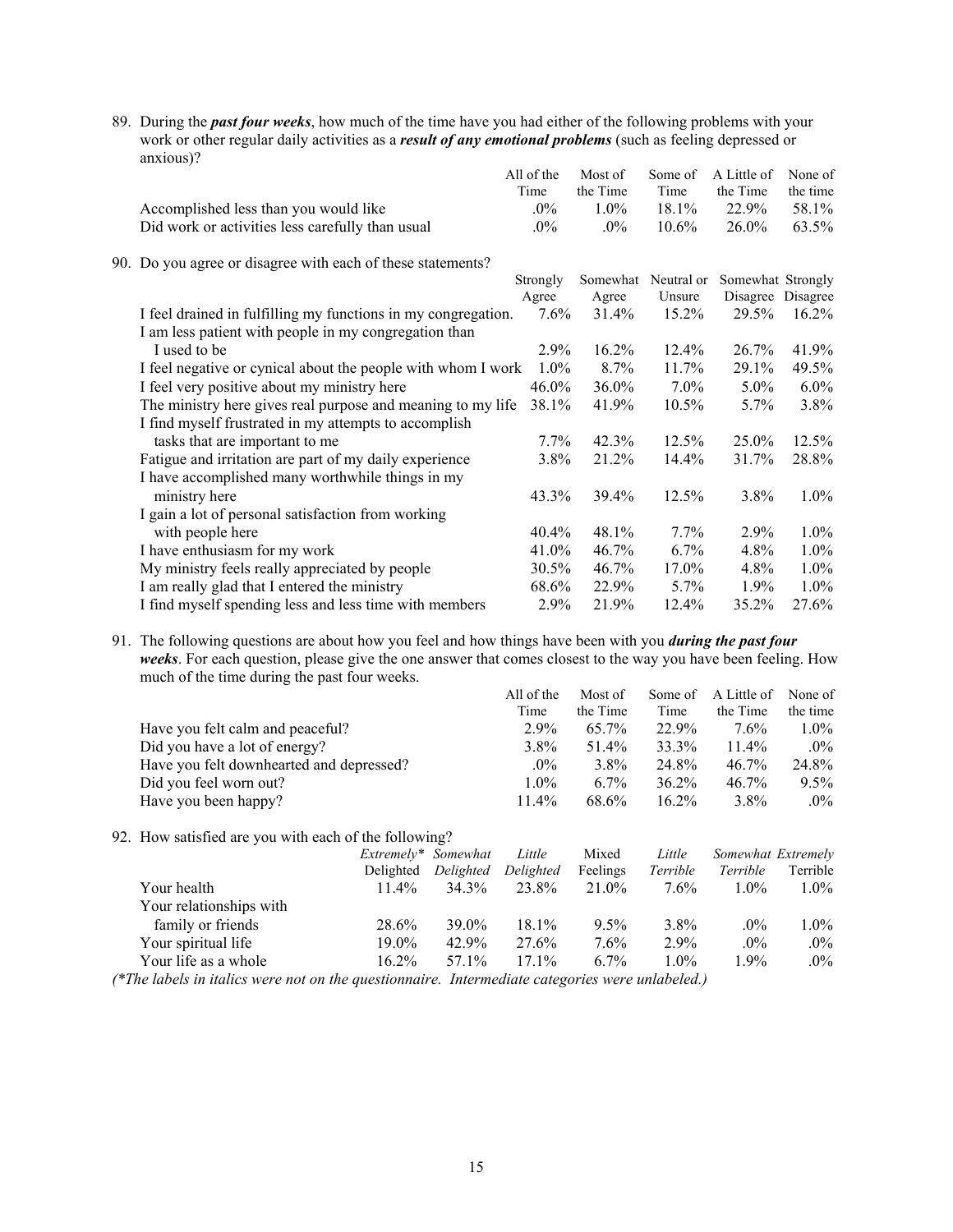# **About You**

- 93. Are you:
	- 97.2% Male
	- 2.8% Female
- 94. What is the highest educational level you have completed apart from your theological education?
	- .0% No formal schooling
	- .0% Primary school through 8th grade (K-8)
	- .0% Some high school
	- 15.2% Completed high school
	- 1.9% Trade certificate
	- 7.6% Associate degree
	- 47.6% Bachelors degree from a university or college
	- 27.6% Master's, Doctorate, or other graduate degree

95. If you are a college graduate, what was your undergraduate major?

- 
- 42.3% Religion 3.8% Philosophy<br>15.4% Social or Behavioral sciences 3.8% Technical st 15.4% Social or Behavioral sciences 3.8% Technical studies
- 9.0% Business Economics 3.8% Education
- 7.7% Theology 2.6% Fine arts
- 6.4% Bible Languages Christian Education 2.6% Health Nursing Pharmacy
- 6.4% Other Humanities 1.3% Journalism Communication
- 6.4% Natural or Physical sciences
- 96. What is your race or origin?

*(Respondents were asked to mark all that apply.)*

- 
- 3.7% Hispanic, Latino, or Spanish origin
- 2.8% Black or African American 1.9% Some other race
- 97. Would you describe yourself as Hispanic or Latino/a?
	- 2.9% Yes
	- 97.1% No
- 98. In what year were you born? Mean =  $1952$  (St. Dev. = 9 years)
	- Median = 1953 (Minimum = 1927; Maximum = 1971)
		- 27.4% 25-44 years old
		- 68.9% 45-64 years old
		- 3.8% 65 or older
- 99. Which of the following categories comes closest to the type of place you were living in when you were 16 years old?
	- 21.5% In open country or on a farm
	- 41.1% In a small city of town (under 50,000)
	- 12.1% In a medium-size city (50,000.250,000)
	- 11.2% In a suburb near a large city
	- 14.0% In a large city
- 93.5% White or Caucasian 1.9% Indian (American) or Alaska Native 3.7% Hispanic Latino or Spanish origin 9% Asian or Pacific Islander
	-
	-

16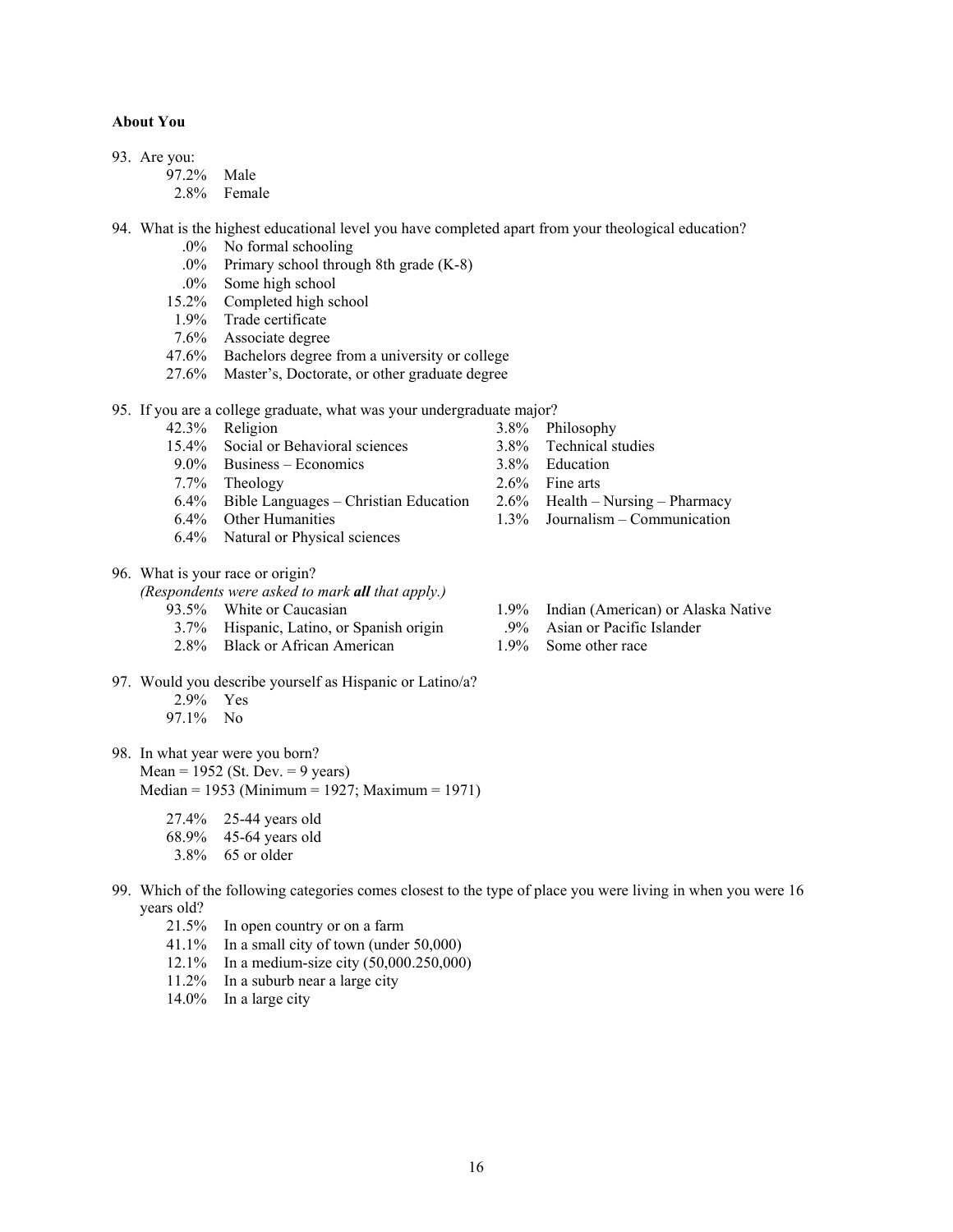100. What is or was your father's occupation?

| (If more than one, list his occupation during the bulk of your school age years.) |  |  |  |
|-----------------------------------------------------------------------------------|--|--|--|
|                                                                                   |  |  |  |

- 
- 16.3% Transport Laborers 4.8% All other professions
- 
- 12.5% Craftsmen and related workers 3.8% Service workers
- 
- 
- 101. What is or was your mother's occupation?

| (If more than one, list her occupation during the bulk of your school age years.) |  |  |  |
|-----------------------------------------------------------------------------------|--|--|--|
|-----------------------------------------------------------------------------------|--|--|--|

- 
- 
- 10.8% Clerical and related workers 2.0% Other religious professional
- 5.9% Teachers Professors 2.0% Operatives Factory<br>5.9% Service workers 1.0% Clergy
- 5.9% Service workers
- 18.3% Managers Administrators 7.7% Armed Services Police Firemen
	-
- 12.5% Clergy 3.8% Other religious professional
	-
- 12.5% Operatives Factory 2.9% Teachers Professors
- 10.6% Farmers 1.0% Clerical and related workers
	-
- 56.9% Homemaker 3.9% Managers Administrators<br>10.8% All other professions 3.9% Craftsmen and related work
	- 3.9% Craftsmen and related workers
	-
	-
	-
	- 1.0% Transport Laborers

102. Which of the following best describes your current marital status?

- .0% Never married
- 89.7% In first marriage
	- .0% Divorced or separated
	- .0% Widowed
	- .9% Remarried after death of spouse
- 7.5% Remarried after divorce
- 1.9% In a committed relationship

103. If currently married or in a committed relationship, what is or was the occupation of your spouse or partner?

- 26.0% Teachers Professors 2.9% Clergy
- 
- 23.1% All other professions 1.9% Other religious professional 14.4% Clerical and related workers 1.9% Transport Laborers
- 14.4% Clerical and related workers
- 
- 25.0% Homemaker 3.8% Service workers
	-
	-
- 8.7% Managers Administrators 1.0% Craftsmen and related workers

### 104. What is or was the occupation of your spouse or partner's father?

- 21.0% Operatives Factory 9.0% Farmers<br>19.0% Craftsmen and related workers 8.0% All other professions
- 19.0% Craftsmen and related workers
- 14.0% Managers Administrators 2.0% Teachers Professors
- 
- 
- 
- 
- 
- 
- 12.0% Clergy 2.0% Service workers
- 12.0% Transport Laborers 1.0% Other religious professional
	- 1.0% Armed Services Police Firemen

105. How many children of any age do you have, whether they live at home or elsewhere?

|             | $2.8\%$ None | $16.0\%$ Three |                    |
|-------------|--------------|----------------|--------------------|
| $8.5\%$ One |              |                | 21.7% Four or more |
| .           |              |                |                    |

- 50.9% Two
- 106. Do you have any children living at home? (Please provide the ages of your children living at home starting with the eldest.) 64.5% None at home

| $0 + 0 = 1$ . The degree of $\frac{1}{2}$ |                                                                                                 |
|-------------------------------------------|-------------------------------------------------------------------------------------------------|
| Eldest child at home                      | Mean = 15 years (St. Dev. = 5.6) Median = 16 years (Min. = 1; Max. = 31)                        |
| Child number 2 at home                    | Mean = 12 years (St. Dev. = 5.4) Median = 13 years (Min. = 0; Max. = 23)                        |
| Child number 3 at home                    | Mean = 10 years (St. Dev. = 4.6) Median = 10 years (Min. = 4; Max. = 22)                        |
| Child number 4 at home                    | Mean = 7 years (St. Dev. = 3.3) Median = 7.5 years (Min. = 2; Max. = 11)                        |
|                                           | 107. Of your children who live at home, which ones participate at this or another congregation? |